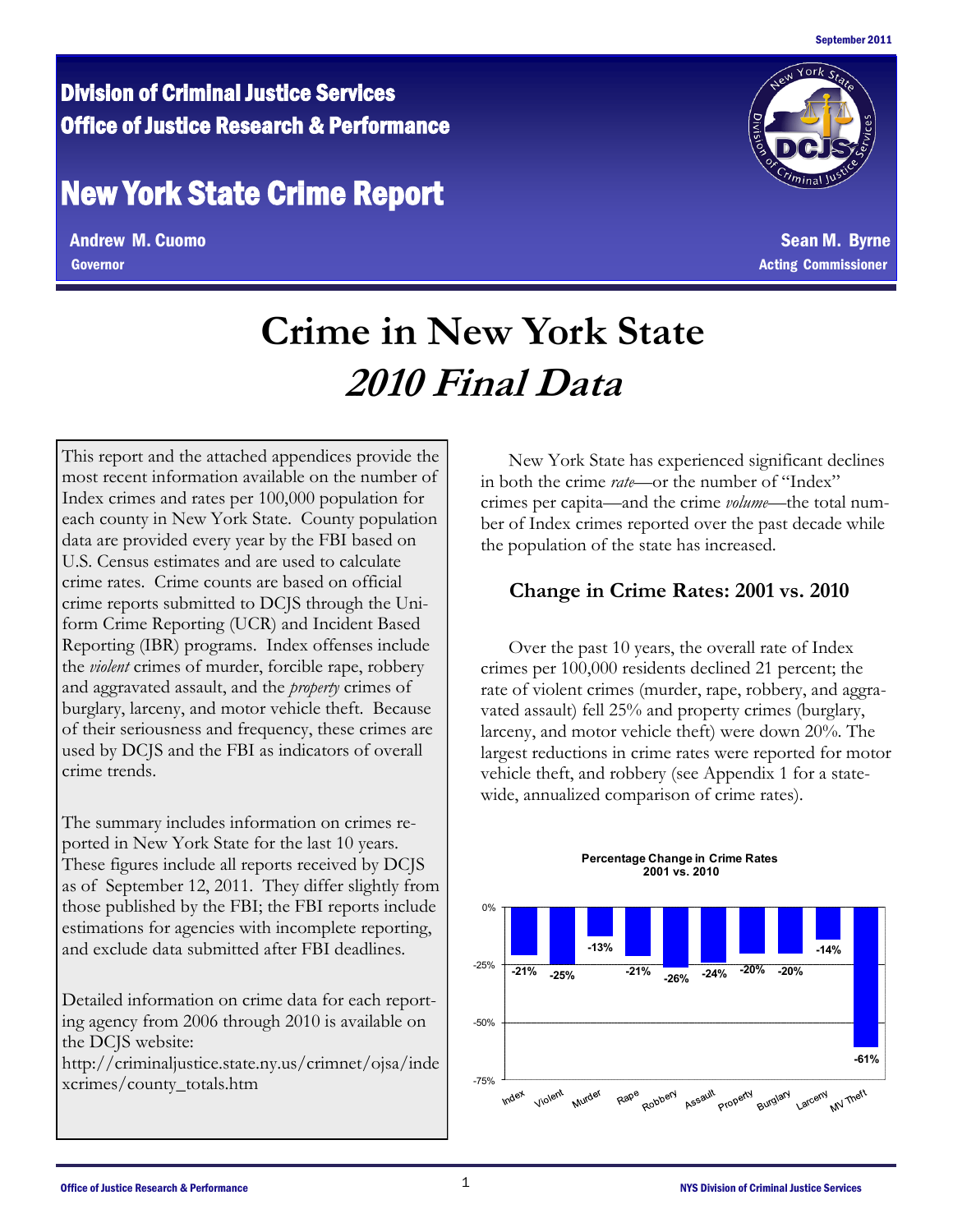#### **Change in Crime Volume: 2001 vs. 2010**

 While New York State's crime rate has decreased over the past 10 years, New York has also reported a significant reduction in the actual number of crimes reported. Index crimes fell each year between 2001 and 2010 with the exception of a slight rise in 2008. The number of major crimes reached the lowest levels ever recorded in 2010, when there were 108,048 fewer crimes reported than in 2001. The State's population increased by approximately 360,000 residents during the same time period.



**New York State Index Crime Counts**

**Trends in Regional Crime: 2001 to 2010** 

Not all areas of the State have benefited equally from the historic reduction in crime. The decline in Index crime in New York City was much larger than that experienced in counties outside of New York City (See Appendix 2).





 Given the greater decline in crime in New York City, the proportion of statewide crime that each region accounted for has shifted dramatically. The counties outside New York City now account for 58% of the reported crime statewide, as compared to 50% in 2000 and 37% in 1990.

 While a higher proportion of the State's violent crimes occurred in New York City, that region reported a nearly 30% drop in violent crimes since 2001, while the non-New York City counties reported a decrease of almost 9%. Both regions report declines in each violent crime category during the last 10 years except for a slight increase in murders in non-New York City (See Appendix 2).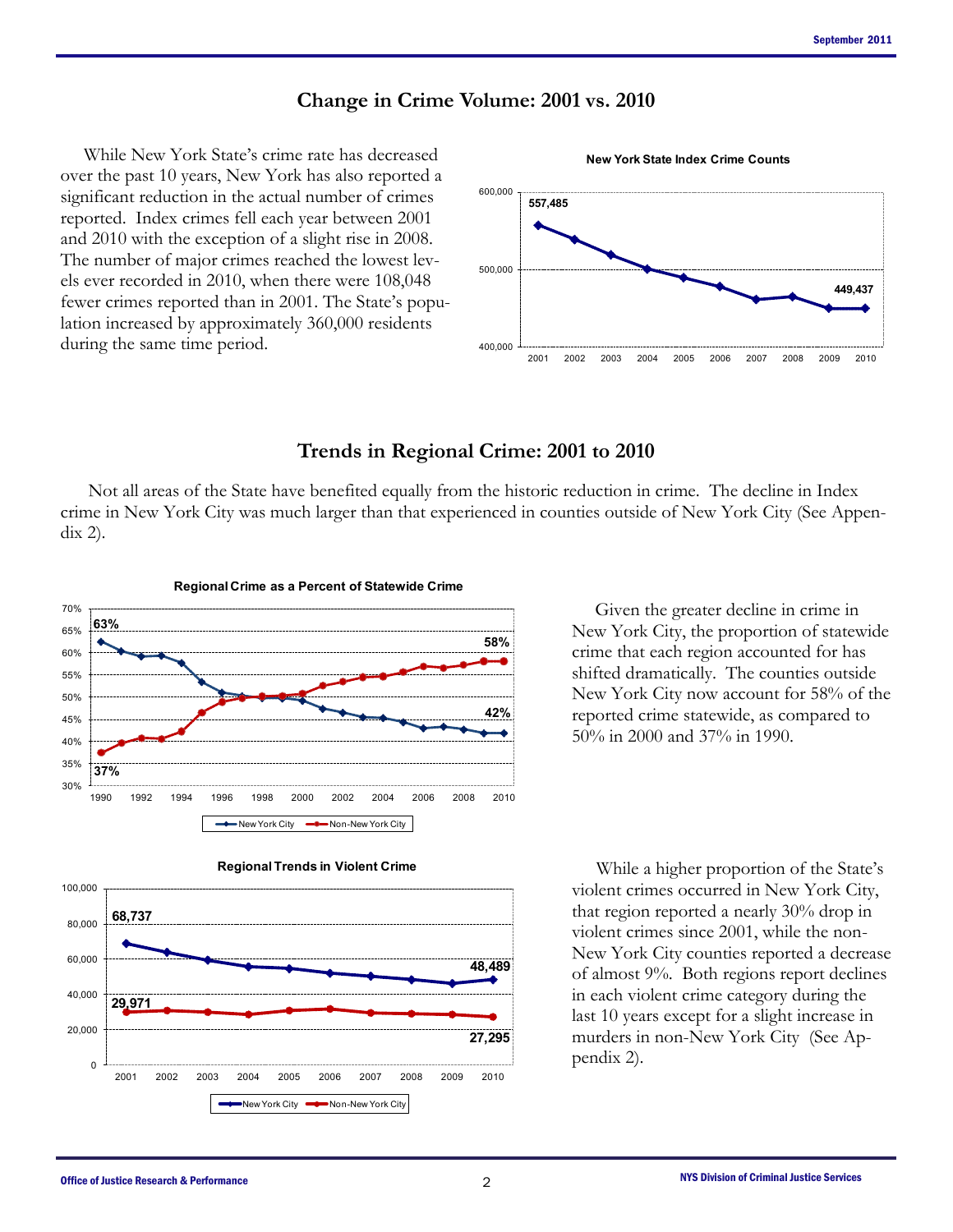#### **Recent Statewide Crime Trends: 2009 vs. 2010**

The most recent 2010 crime data show that crime volume in New York State was relatively unchanged between 2009 and 2010.



**Percentage Change in Crime Volume**

 In 2010, New York State reported a slight drop of 0.1% in the seven major Index crimes as compared to 2009.

 A 1.3% percent increase in violent crime categories was offset by a 0.3% decline in the higher volume property crime categories. Increases were reported in each Index offense except larceny (-0.6%) and motor vehicle theft (-6.4%). Murders rose 10.5% and forcible rapes increased by 7.3%.

#### **Percentage Change in Crime by Region: 2009 vs. 2010**

 The New York City region reported a 4.6% increase in violent crimes between 2009 and 2010, while the rest of the State reported a 4.1% decline. Alternatively, property crimes dropped 1.7% in New York City and rose slightly (0.5%) in the rest of the State (crime counts for 2009 and 2010 are presented for each county in Appendix 3; county crime rates for 2010 are provided in Appendix 4).

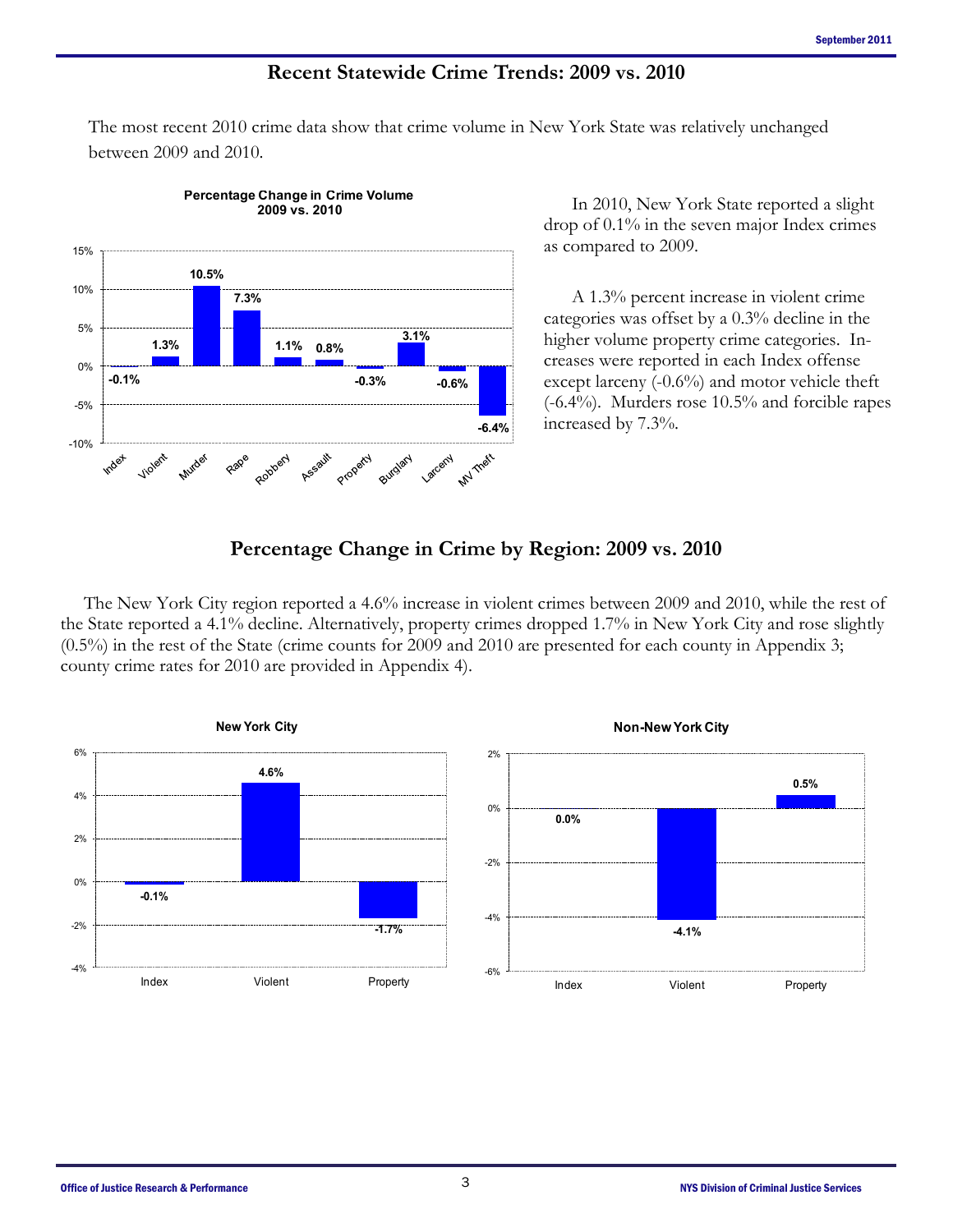#### **Trends in Violent Crimes by Firearm: 2001 to 2010**

 The Uniform Crime Reporting system includes information provided by law enforcement regarding the number of violent crimes reported which involved the use of a firearm. Currently, these figures are only available from the non-New York City region. Over the last 10 years, there has been a general increase in the use of firearms in violent crimes, with the highest count reported in 2006 (6,164 or 19% of violent crimes). In 2010, there were 5,078 reported violent crime incidents which involved a firearm, a decrease of 4% over 2009, and an increase of 4% over 2001. Appendix 5 provides counts of firearm related crimes for each of the violent Index



 Appendix 5 shows that during 2010, 200 of 329 murders reported outside of New York City involved a firearm (61%). This was the highest proportion by firearm over the last 10 years, up from 53% in 2001. The number of firearm-related robberies decreased by 10% over 2001, but the proportion by firearm has remained relatively stable at approximately 30%. The number of aggravated assaults fell by 1,764 between 2001 and 2010, but the number by firearm rose from 1,839 to 2,330 (+27%).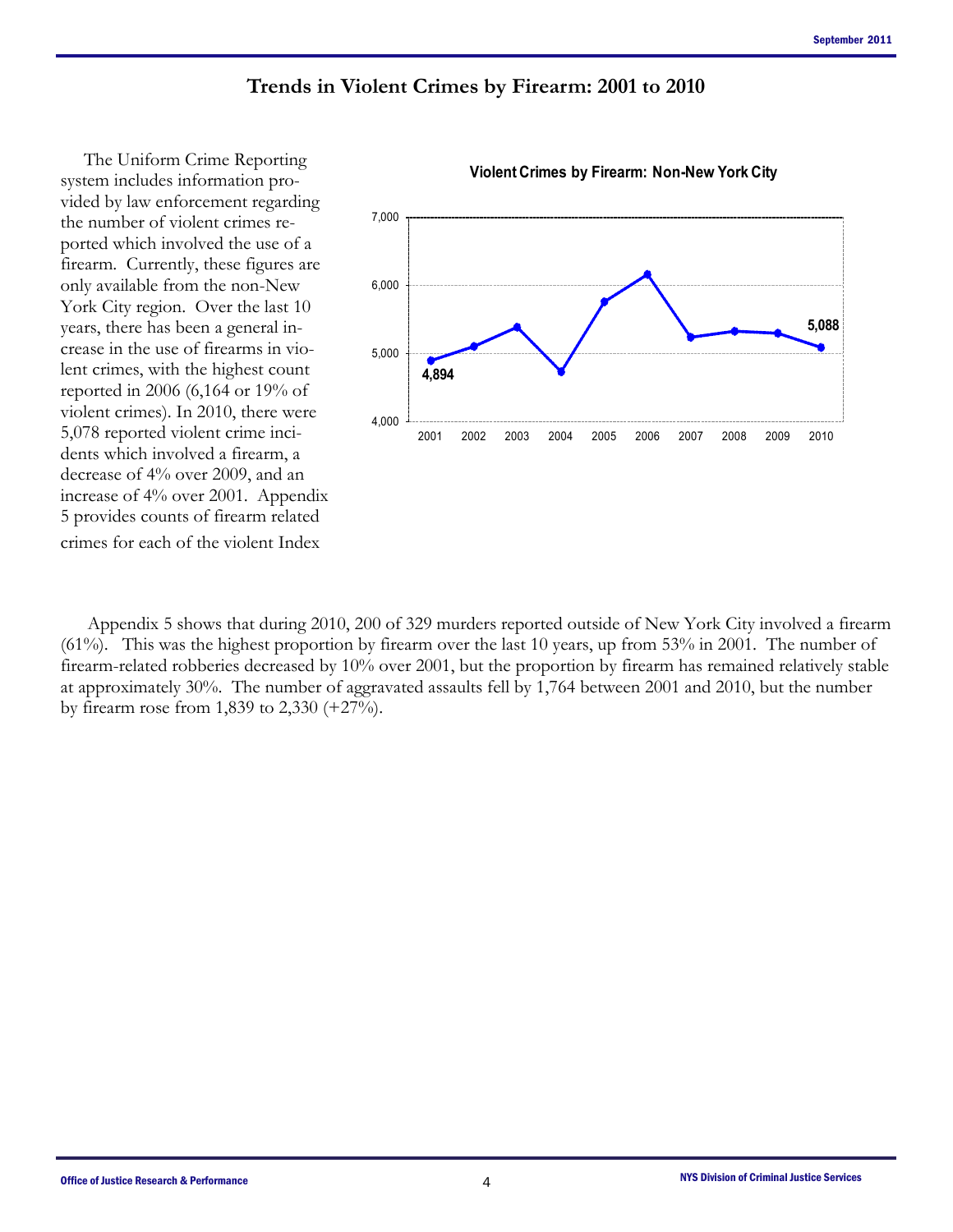| Appendix 1                                                                      |
|---------------------------------------------------------------------------------|
| New York State Index Crime Counts and Rates per 100,000 Population: 2001 - 2010 |

|                        |         |         |         |                                                                                 | Appendix 1 |         |         |         |         |         |          |          |
|------------------------|---------|---------|---------|---------------------------------------------------------------------------------|------------|---------|---------|---------|---------|---------|----------|----------|
|                        |         |         |         | New York State Index Crime Counts and Rates per 100,000 Population: 2001 - 2010 |            |         |         |         |         |         |          |          |
|                        |         |         |         |                                                                                 |            |         |         |         |         |         | % change |          |
| <b>Counts</b>          | 2001    | 2002    | 2003    | 2004                                                                            | 2005       | 2006    | 2007    | 2008    | 2009    | 2010    | 2009-10  | 2001-10  |
| <b>Index Crime</b>     | 557,485 | 538,909 | 519,082 | 500,572                                                                         | 489,371    | 477,845 | 460,968 | 464,557 | 449,693 | 449,437 | $-0.1%$  | $-19.4%$ |
| <b>Violent Crime</b>   | 98,708  | 94,597  | 89,365  | 84,274                                                                          | 85,523     | 83,812  | 79,817  | 77,417  | 74,824  | 75,784  | 1.3%     | $-23.2%$ |
| Murder                 | 971     | 905     | 925     | 899                                                                             | 875        | 927     | 808     | 835     | 783     | 865     | 10.5%    | $-10.9%$ |
| Forcible Rape          | 3,448   | 3,774   | 3,770   | 3,561                                                                           | 3,615      | 3,165   | 2,925   | 2,786   | 2,572   | 2,761   | 7.3%     | $-19.9%$ |
| Robbery                | 37,717  | 36,946  | 35,778  | 33,350                                                                          | 35,003     | 34,379  | 31,035  | 31,736  | 28.068  | 28,390  | 1.1%     | $-24.7%$ |
| Agg. Assault           | 56,572  | 52,972  | 48,892  | 46,464                                                                          | 46,030     | 45,341  | 45,049  | 42,060  | 43,401  | 43,768  | 0.8%     | $-22.6%$ |
| <b>Property Crime</b>  | 458,777 | 444,312 | 429,717 | 416,298                                                                         | 403,848    | 394,033 | 381,151 | 387,140 | 374,869 | 373,653 | $-0.3%$  | $-18.6%$ |
| Burglary               | 79,132  | 76,494  | 75,417  | 69,923                                                                          | 67,798     | 68,484  | 64,828  | 65,490  | 62,656  | 64,573  | 3.1%     | $-18.4%$ |
| Larceny                | 328,439 | 319,502 | 309,162 | 305,597                                                                         | 300,515    | 293,463 | 288,351 | 296,563 | 290,433 | 288,702 | $-0.6%$  | $-12.1%$ |
| MV Theft               | 51,206  | 48,316  | 45,138  | 40,778                                                                          | 35,535     | 32,086  | 27,972  | 25,087  | 21,780  | 20,378  | $-6.4%$  | $-60.2%$ |
|                        |         |         |         |                                                                                 |            |         |         |         |         |         | % change |          |
| Rates per 100,000 Pop. | 2001    | 2002    | 2003    | 2004                                                                            | 2005       | 2006    | 2007    | 2008    | 2009    | 2010    | 2009-10  | 2001-10  |
| <b>Index Crime</b>     | 2,932.4 | 2,813.0 | 2,704.9 | 2,603.5                                                                         | 2,541.6    | 2,475.6 | 2,389.2 | 2,384.0 | 2,301.7 | 2,319.8 | 0.8%     | $-20.9%$ |
| <b>Violent Crime</b>   | 519.2   | 493.8   | 465.7   | 438.3                                                                           | 444.2      | 434.2   | 413.7   | 397.3   | 383.0   | 391.2   | 2.1%     | $-24.7%$ |
| Murder                 | 5.1     | 4.7     | 4.8     | 4.7                                                                             | 4.5        | 4.8     | 4.2     | 4.3     | 4.0     | 4.5     | 11.4%    | $-12.6%$ |
| Forcible Rape          | 18.1    | 19.7    | 19.6    | 18.5                                                                            | 18.8       | 16.4    | 15.2    | 14.3    | 13.2    | 14.3    | 8.3%     | $-21.4%$ |
| Robbery                | 198.4   | 192.9   | 186.4   | 173.5                                                                           | 181.8      | 178.1   | 160.9   | 162.9   | 143.7   | 146.5   | 2.0%     | $-26.1%$ |
| Agg. Assault           | 297.6   | 276.5   | 254.8   | 241.7                                                                           | 239.1      | 234.9   | 233.5   | 215.8   | 222.1   | 225.9   | 1.7%     | $-24.1%$ |
| <b>Property Crime</b>  | 2,413.2 | 2,319.3 | 2,239.3 | 2,165.2                                                                         | 2,097.4    | 2,041.4 | 1,975.5 | 1,986.7 | 1,918.7 | 1,928.6 | 0.5%     | $-20.1%$ |
| Burglary               | 416.2   | 399.3   | 393.0   | 363.7                                                                           | 352.1      | 354.8   | 336.0   | 336.1   | 320.7   | 333.3   | 3.9%     | $-19.9%$ |
| Larceny                | 1,727.6 | 1,667.8 | 1,611.0 | 1,589.4                                                                         | 1,560.7    | 1,520.4 | 1,494.5 | 1,521.9 | 1,486.5 | 1,490.1 | 0.2%     | $-13.7%$ |
| MV Theft               | 269.3   | 252.2   | 235.2   | 212.1                                                                           | 184.6      | 166.2   | 145.0   | 128.7   | 111.5   | 105.2   | $-5.6%$  | $-60.9%$ |
|                        |         |         |         |                                                                                 |            |         |         |         |         |         |          |          |

Source: DCJS, Uniform Crime/Incident-Based Reporting systems.

Includes all reports received as of 9/12/2011.

|                          |         |         |         | New York State Index Crime Summary by Region: 2001 - 2010 | Appendix 2 |         |         |         |         |         |          |          |
|--------------------------|---------|---------|---------|-----------------------------------------------------------|------------|---------|---------|---------|---------|---------|----------|----------|
|                          |         |         |         |                                                           |            |         |         |         |         |         |          |          |
|                          |         |         |         |                                                           |            |         |         |         |         |         | % change |          |
| <b>NEW YORK CITY</b>     | 2001    | 2002    | 2003    | 2004                                                      | 2005       | 2006    | 2007    | 2008    | 2009    | 2010    | 2009-10  | 2001-10  |
| <b>Index Crime</b>       | 264,225 | 250,631 | 236,215 | 226,876                                                   | 217,132    | 205,522 | 199,941 | 198,419 | 188,357 | 188,104 | $-0.1%$  | $-28.8%$ |
| <b>Violent Crime</b>     | 68,737  | 63,840  | 59,448  | 55,688                                                    | 54,623     | 52,086  | 50,453  | 48,430  | 46,357  | 48,489  | 4.6%     | $-29.5%$ |
| Murder                   | 649     | 587     | 597     | 570                                                       | 539        | 596     | 496     | 523     | 471     | 536     | 13.8%    | $-17.4%$ |
| Forcible Rape            | 1,533   | 1,689   | 1,609   | 1,428                                                     | 1,412      | 1,071   | 875     | 890     | 832     | 1,036   | 24.5%    | $-32.4%$ |
| Robbery                  | 28,206  | 27,229  | 25,989  | 24,373                                                    | 24,722     | 23,511  | 21,787  | 22,186  | 18,597  | 19,608  | 5.4%     | $-30.5%$ |
| Agg. Assault             | 38,349  | 34,335  | 31,253  | 29,317                                                    | 27,950     | 26,908  | 27,295  | 24,831  | 26,457  | 27,309  | 3.2%     | $-28.8%$ |
| <b>Property Crime</b>    | 195,488 | 186,791 | 176,767 | 171,188                                                   | 162,509    | 153,436 | 149,488 | 149,989 | 142,000 | 139,615 | $-1.7%$  | $-28.6%$ |
| Burglary                 | 31,564  | 30,102  | 28,293  | 26,100                                                    | 23,210     | 22,137  | 20,914  | 19,867  | 18,780  | 17,926  | $-4.5%$  | $-43.2%$ |
| Larceny                  | 133,928 | 129,655 | 124,846 | 124,016                                                   | 120,918    | 115,363 | 115,318 | 117,682 | 112,526 | 111,370 | $-1.0%$  | $-16.8%$ |
| <b>MV Theft</b>          | 29,996  | 27,034  | 23,628  | 21,072                                                    | 18,381     | 15,936  | 13,256  | 12,440  | 10,694  | 10,319  | $-3.5%$  | $-65.6%$ |
|                          |         |         |         |                                                           |            |         |         |         |         |         | % change |          |
| <b>NON-NEW YORK CITY</b> | 2001    | 2002    | 2003    | 2004                                                      | 2005       | 2006    | 2007    | 2008    | 2009    | 2010    | 2009-10  | 2001-10  |
| <b>Index Crime</b>       | 293,260 | 288,278 | 282,867 | 273,696                                                   | 272,239    | 272,323 | 261,027 | 266,138 | 261,336 | 261,333 | 0.0%     | $-10.9%$ |
| <b>Violent Crime</b>     | 29,971  | 30,757  | 29,917  | 28,586                                                    | 30,900     | 31,726  | 29,364  | 28,987  | 28,467  | 27,295  | $-4.1%$  | $-8.9%$  |
| Murder                   | 322     | 318     | 328     | 329                                                       | 336        | 331     | 312     | 312     | 312     | 329     | 5.4%     | 2.2%     |
| Forcible Rape            | 1,915   | 2,085   | 2,161   | 2,133                                                     | 2,203      | 2,094   | 2,050   | 1,896   | 1,740   | 1,725   | $-0.9%$  | $-9.9%$  |
| Robbery                  | 9,511   | 9,717   | 9,789   | 8,977                                                     | 10,281     | 10,868  | 9,248   | 9,550   | 9,471   | 8,782   | $-7.3%$  | $-7.7%$  |
| Agg. Assault             | 18,223  | 18,637  | 17,639  | 17,147                                                    | 18,080     | 18,433  | 17,754  | 17,229  | 16,944  | 16,459  | $-2.9%$  | $-9.7%$  |
| <b>Property Crime</b>    | 263,289 | 257,521 | 252,950 | 245,110                                                   | 241,339    | 240,597 | 231,663 | 237,151 | 232,869 | 234,038 | 0.5%     | $-11.1%$ |
| Burglary                 | 47,568  | 46,392  | 47,124  | 43,823                                                    | 44,588     | 46,347  | 43,914  | 45,623  | 43,876  | 46,647  | 6.3%     | $-1.9%$  |
| Larceny                  | 194,511 | 189,847 | 184,316 | 181,581                                                   | 179,597    | 178,100 | 173,033 | 178,881 | 177,907 | 177,332 | $-0.3%$  | $-8.8%$  |
| MV Theft                 | 21,210  | 21,282  | 21,510  | 19,706                                                    | 17,154     | 16,150  | 14,716  | 12,647  | 11,086  | 10,059  | $-9.3%$  | $-52.6%$ |

*Note: New York City data reported from 2000 to 2002 differs slightly from what the NYPD reports.*

Source: DCJS, Uniform Crime/Incident-Based Reporting systems. Includes all reports received as of 9/12/2011.

 $\sim$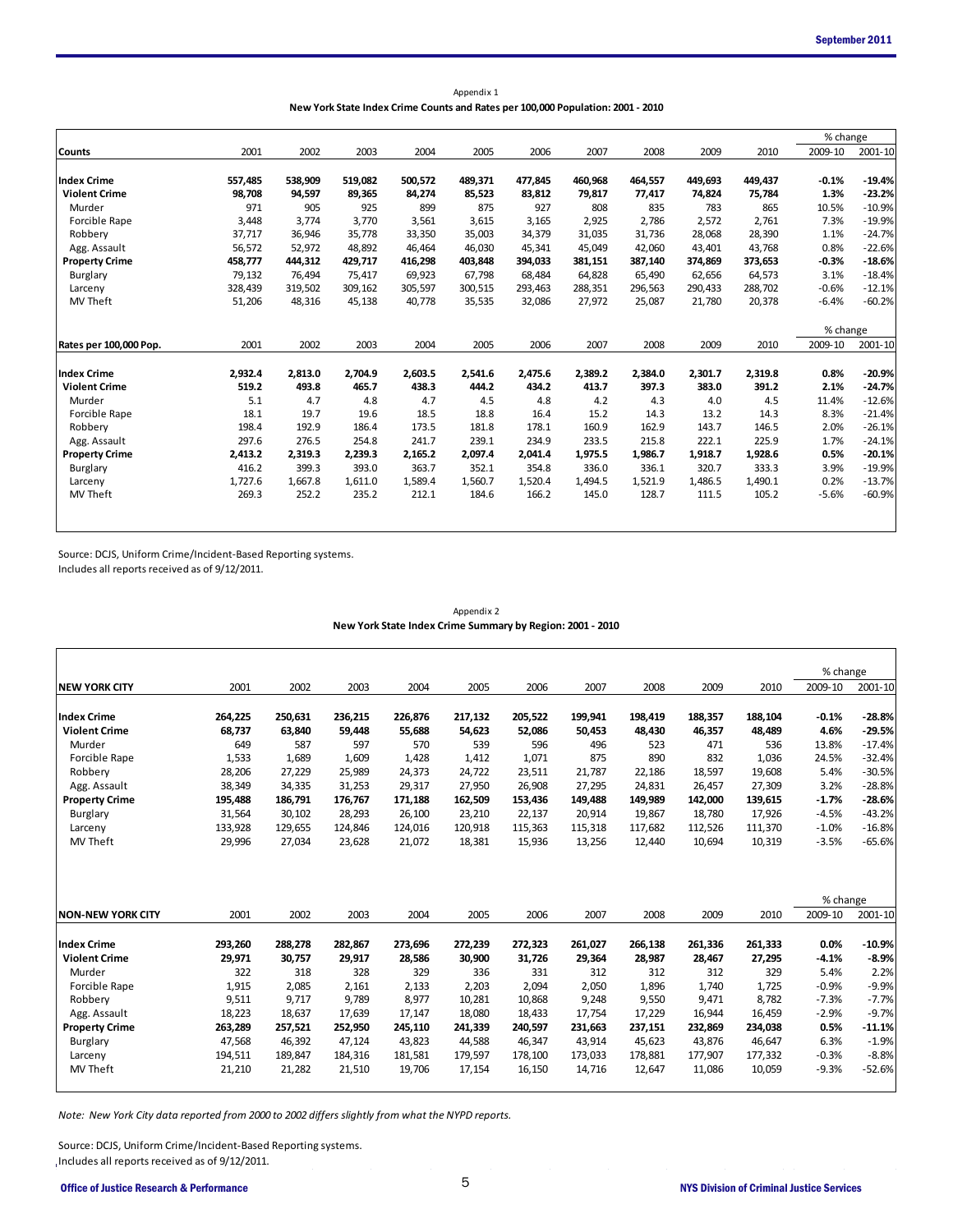| County        | Year     |         |          | <b>Total Violent Murder</b> | Forcible |          | Agg.     | Rape Robbery Assault Property Burglary Larceny |          |                  | MV<br>Theft |
|---------------|----------|---------|----------|-----------------------------|----------|----------|----------|------------------------------------------------|----------|------------------|-------------|
|               |          |         |          |                             |          |          |          |                                                |          |                  |             |
| Albany        | 2009     | 10,613  | 1,290    | 12                          | 61       | 400      | 817      | 9,323                                          | 1,521    | 7,451            | 351         |
|               | 2010     | 11,044  | 1,187    | 3                           | 62       | 369      | 753      | 9,857                                          | 1,594    | 7,907            | 356         |
|               | % change | 4.1%    | $-8.0%$  | $-75.0%$                    | 1.6%     | $-7.8%$  | $-7.8%$  | 5.7%                                           | 4.8%     | 6.1%             | 1.4%        |
| Allegany      | 2009     | 774     | 129      | 0                           | 45       | 4        | 80       | 645                                            | 203      | 425              | 17          |
|               | 2010     | 835     | 89       | 0                           | 11       | 6        | 72       | 746                                            | 161      | 571              | 14          |
|               | % change | 7.9%    | $-31.0%$ | <b>NA</b>                   | $-75.6%$ | 50.0%    | $-10.0%$ | 15.7%                                          | $-20.7%$ | 34.4% -17.6%     |             |
| Bronx         | 2009     | 33,755  | 11,242   | 113                         | 163      | 4,132    | 6,834    | 22,513                                         | 3,563    | 16,525           | 2,425       |
|               | 2010     | 34,008  | 12,070   | 127                         | 191      | 4,647    | 7,105    | 21,938                                         | 3,223    | 16,552           | 2,163       |
|               | % change | 0.7%    | 7.4%     | 12.4%                       | 17.2%    | 12.5%    | 4.0%     | $-2.6%$                                        | $-9.5%$  | 0.2% -10.8%      |             |
| <b>Broome</b> | 2009     | 6,170   | 458      | 20                          | 42       | 94       | 302      | 5,712                                          | 826      | 4,780            | 106         |
|               | 2010     | 6,205   | 499      | $\overline{7}$              | 45       | 116      | 331      | 5,706                                          | 975      | 4,643            | 88          |
|               | % change | 0.6%    | 9.0%     | $-65.0%$                    | 7.1%     | 23.4%    | 9.6%     | $-0.1%$                                        | 18.0%    | $-2.9\% -17.0\%$ |             |
| Cattaraugus   | 2009     | 1,852   | 184      | $\mathbf 1$                 | 25       | 13       | 145      | 1,668                                          | 308      | 1,322            | 38          |
|               | 2010     | 2,003   | 181      | $\mathbf{1}$                | 22       | 15       | 143      | 1,822                                          | 430      | 1,351            | 41          |
|               | % change | 8.2%    | $-1.6%$  | 0.0%                        | $-12.0%$ | 15.4%    | $-1.4%$  | 9.2%                                           | 39.6%    | 2.2%             | 7.9%        |
| Cayuga        | 2009     | 1,660   | 186      | $\overline{2}$              | 23       | 28       | 133      | 1,474                                          | 325      | 1,126            | 23          |
|               | 2010     | 1,764   | 158      | 0                           | 13       | 14       | 131      | 1,606                                          | 304      | 1,276            | 26          |
|               | % change | 6.3%    |          | $-15.1\% -100.0\%$          | $-43.5%$ | $-50.0%$ | $-1.5%$  | 9.0%                                           | $-6.5%$  | 13.3%            | 13.0%       |
| Chautauqua    | 2009     | 3,594   | 256      | $\overline{2}$              | 35       | 45       | 174      | 3,338                                          | 667      | 2,611            | 60          |
|               | 2010     | 3,863   | 312      | $\overline{2}$              | 42       | 65       | 203      | 3,551                                          | 828      | 2,638            | 85          |
|               | % change | 7.5%    | 21.9%    | 0.0%                        | 20.0%    | 44.4%    | 16.7%    | 6.4%                                           | 24.1%    | 1.0%             | 41.7%       |
| Chemung       | 2009     | 2,126   | 161      | 4                           | 13       | 29       | 115      | 1,965                                          | 385      | 1,535            | 45          |
|               | 2010     | 2,080   | 203      | 4                           | 11       | 39       | 149      | 1,877                                          | 399      | 1,431            | 47          |
|               | % change | $-2.2%$ | 26.1%    | 0.0%                        | $-15.4%$ | 34.5%    | 29.6%    | -4.5%                                          | 3.6%     | -6.8%            | 4.4%        |
| Chenango      | 2009     | 990     | 53       | 0                           | 11       | 7        | 35       | 937                                            | 208      | 711              | 18          |
|               | 2010     | 976     | 54       | 0                           | 16       | 4        | 34       | 922                                            | 190      | 716              | 16          |
|               | % change | $-1.4%$ | 1.9%     | <b>NA</b>                   | 45.5%    | $-42.9%$ | $-2.9%$  | $-1.6%$                                        | $-8.7%$  | 0.7% -11.1%      |             |
| Clinton       | 2009     | 1,698   | 133      | 1                           | 19       | 12       | 101      | 1,565                                          | 389      | 1,142            | 34          |
|               | 2010     | 1,829   | 87       | 3                           | 21       | 11       | 52       | 1,742                                          | 323      | 1,381            | 38          |
|               | % change | 7.7%    | $-34.6%$ | 200.0%                      | 10.5%    | $-8.3%$  | $-48.5%$ | 11.3%                                          | $-17.0%$ | 20.9%            | 11.8%       |
| Columbia      | 2009     | 1,174   | 111      | 0                           | 8        | 6        | 97       | 1,063                                          | 295      | 754              | 14          |
|               | 2010     | 1,134   | 88       | $\mathbf{1}$                | 10       | 6        | 71       | 1,046                                          | 235      | 788              | 23          |
|               | % change | $-3.4%$ | $-20.7%$ | <b>NA</b>                   | 25.0%    | 0.0%     | $-26.8%$ | $-1.6%$                                        | $-20.3%$ | 4.5%             | 64.3%       |
| Cortland      | 2009     | 1,084   | 106      | 0                           | 13       | 15       | 78       | 978                                            | 227      | 722              | 29          |
|               | 2010     | 1,066   | 65       | 0                           | 10       | 11       | 44       | 1,001                                          | 237      | 727              | 37          |
|               | % change | $-1.7%$ | $-38.7%$ | <b>NA</b>                   | $-23.1%$ | $-26.7%$ | $-43.6%$ | 2.4%                                           | 4.4%     | 0.7% 27.6%       |             |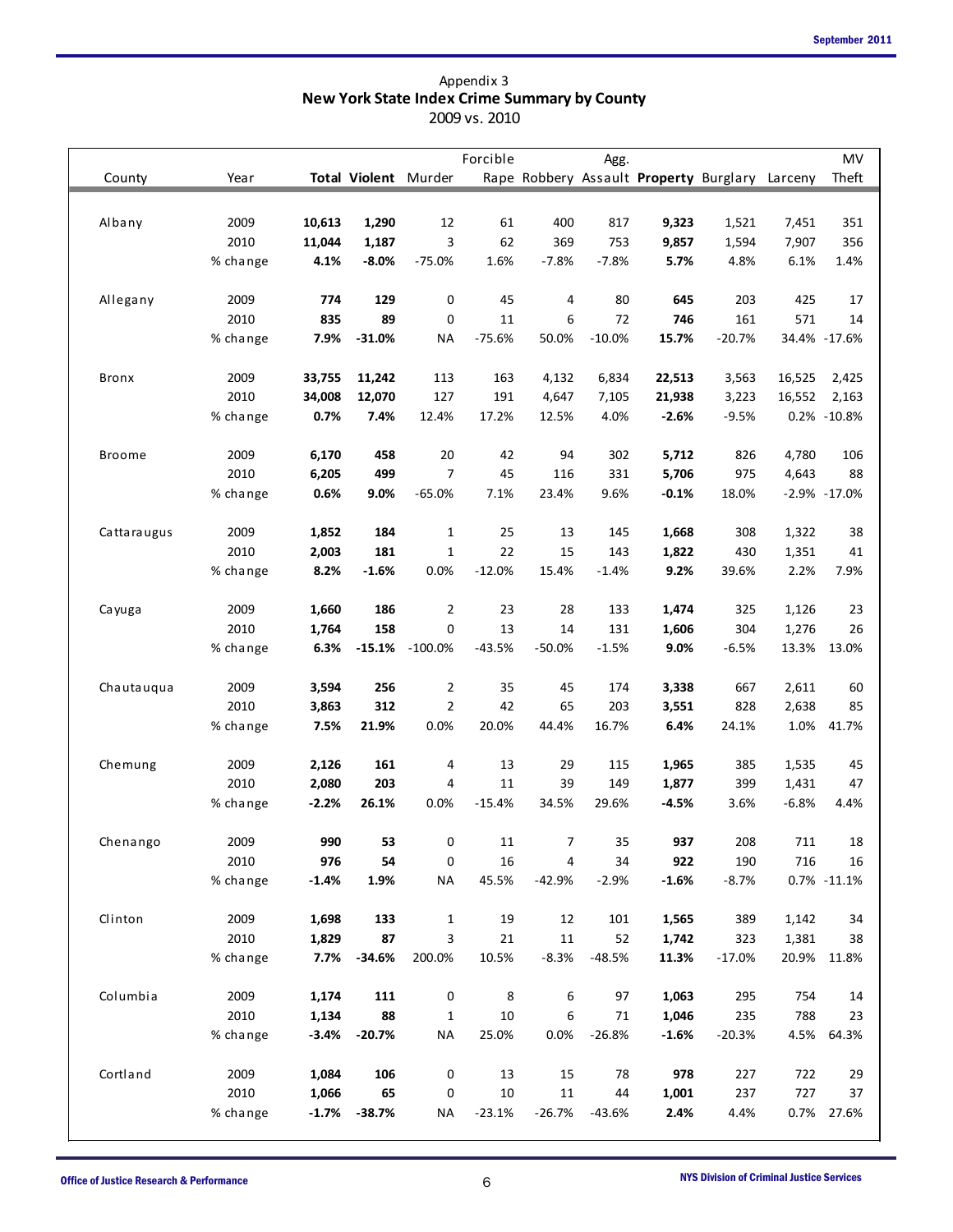|           |                  |                |               |                      | 2009 vs. 2010 |              |                |                |                                                |                |                  |
|-----------|------------------|----------------|---------------|----------------------|---------------|--------------|----------------|----------------|------------------------------------------------|----------------|------------------|
|           |                  |                |               |                      | Forcible      |              | Agg.           |                |                                                |                | MV               |
| County    | Year             |                |               | Total Violent Murder |               |              |                |                | Rape Robbery Assault Property Burglary Larceny |                | Theft            |
|           |                  |                |               |                      |               |              |                |                |                                                |                |                  |
| Delaware  | 2009<br>2010     | 753<br>763     | 69<br>61      | 0                    | 10            | 5<br>3       | 54<br>50       | 684            | 188                                            | 485            | 11<br>23         |
|           |                  |                | $-11.6%$      | $\mathbf 1$          | 7             |              |                | 702            | 212                                            | 467            |                  |
|           | % change         | 1.3%           |               | <b>NA</b>            | $-30.0%$      | $-40.0%$     | $-7.4%$        | 2.6%           | 12.8%                                          |                | -3.7% 109.1%     |
| Dutchess  | 2009             | 6,095          | 909           | 4                    | 35            | 282          | 588            | 5,186          | 881                                            | 4,137          | 168              |
|           | 2010             | 5,684          | 711           | 13                   | 41            | 209          | 448            | 4,973          | 968                                            | 3,867          | 138              |
|           | % change         | $-6.7%$        | $-21.8%$      | 225.0%               | 17.1%         | $-25.9%$     | $-23.8%$       | $-4.1%$        | 9.9%                                           |                | $-6.5\% -17.9\%$ |
| Erie      | 2009             | 32,656         | 4,915         | 66                   | 212           | 1,919        | 2,718          | 27,741         | 5,993                                          | 19,730         | 2,018            |
|           | 2010             | 32,561         | 4,528         | 62                   | 234           | 1,684        | 2,548          | 28,033         | 6,534                                          | 19,665         | 1,834            |
|           | % change         | $-0.3%$        | $-7.9%$       | $-6.1%$              | 10.4%         | $-12.2%$     | $-6.3%$        | 1.1%           | 9.0%                                           | $-0.3%$        | $-9.1%$          |
|           |                  |                |               |                      |               |              |                |                |                                                |                |                  |
| Essex     | 2009             | 519            | 49            | 0                    | 8             | 1            | 40             | 470            | 148                                            | 310            | 12               |
|           | 2010             | 523            | 37            | 0                    | 9             | 0            | 28             | 486            | 157                                            | 314            | 15               |
|           | % change         | 0.8%           | $-24.5%$      | <b>NA</b>            | 12.5%         | $-100.0%$    | $-30.0%$       | 3.4%           | 6.1%                                           | 1.3%           | 25.0%            |
| Franklin  | 2009             | 936            | 65            | 0                    | 10            | 4            | 51             | 871            | 230                                            | 613            | 28               |
|           | 2010             | 942            | 57            | 0                    | 16            | 1            | 40             | 885            | 245                                            | 613            | 27               |
|           | % change         | 0.6%           | $-12.3%$      | <b>NA</b>            | 60.0%         | $-75.0%$     | $-21.6%$       | 1.6%           | 6.5%                                           | 0.0%           | $-3.6%$          |
| Fulton    | 2009             | 1,522          | 112           | $\mathbf{1}$         | 20            | 11           | 80             | 1,410          | 287                                            | 1,080          | 43               |
|           | 2010             | 1,689          | 123           | $\mathbf{1}$         | 17            | 17           | 88             | 1,566          | 359                                            | 1,153          | 54               |
|           | % change         | 11.0%          | 9.8%          | 0.0%                 | $-15.0%$      | 54.5%        | 10.0%          | 11.1%          | 25.1%                                          | 6.8%           | 25.6%            |
| Genesee   | 2009             | 1,497          | 92            | $\mathbf{1}$         | 17            | 17           | 57             | 1,405          | 212                                            | 1,156          | 37               |
|           | 2010             | 1,463          | 107           | 0                    | 17            | 20           | 70             | 1,356          | 233                                            | 1,089          | 34               |
|           | % change         | $-2.3%$        |               | 16.3% -100.0%        | 0.0%          | 17.6%        | 22.8%          | $-3.5%$        | 9.9%                                           | $-5.8%$        | $-8.1%$          |
|           |                  |                |               |                      |               |              |                |                |                                                |                |                  |
| Greene    | 2009             | 853            | 102           | $\mathbf 1$          | 7             | 6            | 88             | 751            | 208                                            | 520            | 23               |
|           | 2010<br>% change | 820<br>$-3.9%$ | 92<br>$-9.8%$ | 0<br>$-100.0%$       | 8<br>14.3%    | 9<br>50.0%   | 75<br>$-14.8%$ | 728<br>$-3.1%$ | 224<br>7.7%                                    | 471<br>$-9.4%$ | 33<br>43.5%      |
|           |                  |                |               |                      |               |              |                |                |                                                |                |                  |
| Hamilton  | 2009             | 51             | 2             | 0                    | $\pmb{0}$     | 0            | $\overline{2}$ | 49             | 15                                             | 34             | 0                |
|           | 2010             | 52             | 4             | 0                    | $\mathbf{1}$  | $\mathbf{1}$ | $\mathbf{2}$   | 48             | 17                                             | 29             | 2                |
|           | % change         | 2.0%           | 100.0%        | <b>NA</b>            | <b>NA</b>     | <b>NA</b>    | 0.0%           | $-2.0%$        | 13.3%                                          | $-14.7%$       | <b>NA</b>        |
| Herkimer  | 2009             | 1,369          | 168           | 0                    | 18            | 17           | 133            | 1,201          | 235                                            | 954            | 12               |
|           | 2010             | 1,355          | 165           | 0                    | 15            | 7            | 143            | 1,190          | 266                                            | 900            | 24               |
|           | % change         | $-1.0%$        | $-1.8%$       | <b>NA</b>            | $-16.7%$      | $-58.8%$     | 7.5%           | $-0.9%$        | 13.2%                                          |                | -5.7% 100.0%     |
| Jefferson | 2009             | 2,701          | 224           | 4                    | 33            | $20\,$       | 167            | 2,477          | 453                                            | 1,972          | 52               |
|           | 2010             | 2,425          | 217           | 6                    | 20            | 26           | 165            | 2,208          | 394                                            | 1,760          | 54               |
|           | % change         | $-10.2%$       | $-3.1%$       | 50.0%                | $-39.4%$      | 30.0%        | $-1.2%$        | $-10.9%$       | $-13.0%$                                       | $-10.8%$       | 3.8%             |
|           |                  |                |               |                      |               |              |                |                |                                                |                |                  |
| Kings     | 2009             | 55,816         | 15,803        | 201                  | 253           | 6,292        | 9,057          | 40,013         | 6,262                                          | 30,292         | 3,459            |
|           | 2010             | 57,172         | 16,514        | 222                  | 323           | 6,684        | 9,285          | 40,658         | 6,421                                          | 30,900         | 3,337            |
|           | % change         | 2.4%           | 4.5%          | 10.4%                | 27.7%         | 6.2%         | 2.5%           | 1.6%           | 2.5%                                           | 2.0%           | $-3.5%$          |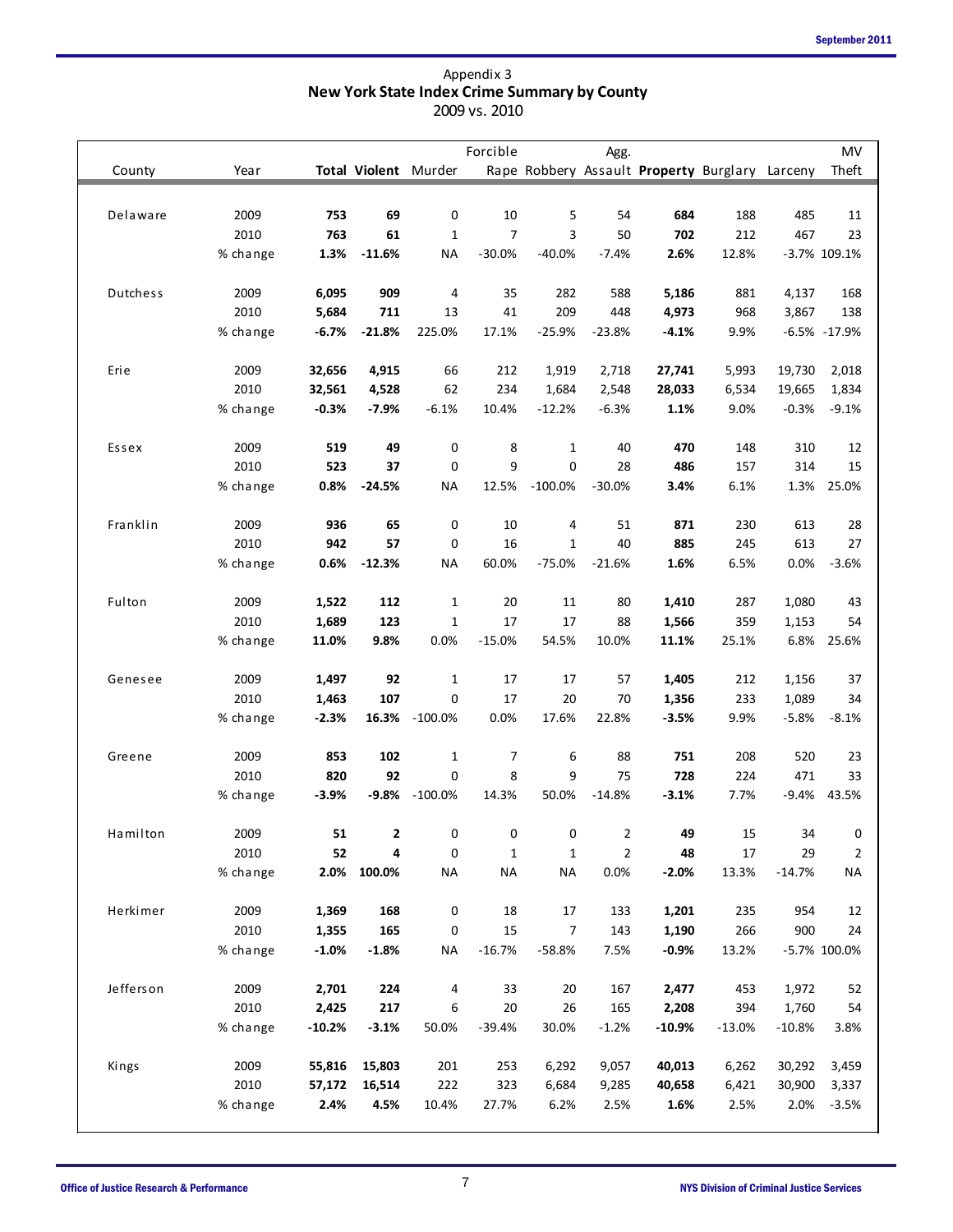|            |              |         |          |                             | Forcible       |                | Agg.     |               |                                                |                  | MV       |
|------------|--------------|---------|----------|-----------------------------|----------------|----------------|----------|---------------|------------------------------------------------|------------------|----------|
| County     | Year         |         |          | <b>Total Violent Murder</b> |                |                |          |               | Rape Robbery Assault Property Burglary Larceny |                  | Theft    |
|            |              |         |          |                             |                |                |          |               |                                                |                  |          |
| Lewis      | 2009         | 387     | 23       | $\mathbf{1}$                | 5              | $\overline{2}$ | 15       | 364           | 121                                            | 227              | 16       |
|            | 2010         | 461     | 25       | $\mathbf 0$                 | 3              | $\overline{2}$ | 20       | 436           | 185                                            | 235              | 16       |
|            | % change     | 19.1%   | 8.7%     | $-100.0\%$                  | $-40.0%$       | 0.0%           | 33.3%    | 19.8%         | 52.9%                                          | 3.5%             | 0.0%     |
| Livingston | 2009         | 998     | 69       | $\mathbf{1}$                | 11             | 7              | 50       | 929           | 125                                            | 785              | 19       |
|            | 2010         | 1,155   | 47       | $\overline{2}$              | 10             | 5              | 30       | 1,108         | 145                                            | 955              |          |
|            | % change     | 15.7%   | $-31.9%$ | 100.0%                      | $-9.1%$        | $-28.6%$       | $-40.0%$ | 19.3%         | 16.0%                                          | 21.7% -57.9%     |          |
| Madison    | 2009         | 1,240   | 53       | 0                           | 10             | 11             | 32       | 1,187         | 237                                            | 928              | 22       |
|            | 2010         | 1,221   | 49       | 1                           | 10             | 7              | 31       | 1,172         | 205                                            | 947              | 20       |
|            | % change     | $-1.5%$ | $-7.5%$  | <b>NA</b>                   | 0.0%           | $-36.4%$       | $-3.1%$  | $-1.3%$       | $-13.5%$                                       | 2.0%             | $-9.1%$  |
| Monroe     | 2009         | 25,735  | 2,606    | 32                          | 171            | 1,008          | 1,395    | 23,129        | 4,561                                          | 17,227           | 1,341    |
|            | 2010         | 25,998  | 2,821    | 47                          | 161            | 959            | 1,654    | 23,177        | 5,227                                          | 16,922           | 1,028    |
|            | % change     | 1.0%    | 8.3%     | 46.9%                       | $-5.8%$        | $-4.9%$        | 18.6%    | 0.2%          | 14.6%                                          | $-1.8\% -23.3\%$ |          |
| Montgomery | 2009         | 726     | 131      | 0                           | 0              |                | 125      | 595           | 107                                            | 473              | 15       |
|            | 2010         |         | 72       |                             |                | 6<br>12        | 57       |               |                                                |                  |          |
|            |              | 1,163   |          | 1                           | $\overline{2}$ |                |          | 1,091         | 200                                            | 861              | 30       |
|            | % change     | 60.2%   | $-45.0%$ | <b>NA</b>                   | <b>NA</b>      | 100.0%         | $-54.4%$ | 83.4%         | 86.9%                                          | 82.0% 100.0%     |          |
| Nassau     | 2009         | 21,828  | 2,496    | 30                          | 94             | 1,200          | 1,172    | 19,332        | 2,571                                          | 15,211           | 1,550    |
|            | 2010         | 20,310  | 2,342    | 28                          | 79             | 1,077          | 1,158    | 17,968        | 2,650                                          | 14,164           | 1,154    |
|            | % change     | $-7.0%$ | $-6.2%$  | $-6.7%$                     | $-16.0%$       | $-10.3%$       | $-1.2%$  | $-7.1%$       | 3.1%                                           | $-6.9\% -25.5\%$ |          |
| New York   | 2009         | 52,899  | 8,710    | 59                          | 191            | 3,781          | 4,679    | 44,189        | 3,612                                          | 39,495           | 1,082    |
|            | 2010         | 51,297  | 8,829    | 70                          | 282            | 3,787          | 4,690    | 42,468        | 2,967                                          | 38,514           | 987      |
|            | % change     | $-3.0%$ | 1.4%     | 18.6%                       | 47.6%          | 0.2%           | 0.2%     | $-3.9%$       | $-17.9%$                                       | $-2.5%$          | $-8.8%$  |
| Niagara    | 2009         | 7,164   | 847      | 9                           | 48             | 237            | 553      | 6,317         | 1,624                                          | 4,429            | 264      |
|            | 2010         | 7,144   | 830      | 5                           | 54             | 244            | 527      | 6,314         | 1,702                                          | 4,367            | 245      |
|            | % change     | $-0.3%$ | $-2.0%$  | $-44.4%$                    | 12.5%          | 3.0%           | $-4.7%$  | 0.0%          | 4.8%                                           | $-1.4%$          | $-7.2%$  |
| Oneida     | 2009         | 6,546   | 638      | 8                           | 43             | 177            | 410      | 5,908         | 1,088                                          | 4,679            | 141      |
|            | 2010         | 6,217   | 584      | 7                           | 45             | 173            | 359      | 5,633         | 1,203                                          | 4,266            | 164      |
|            | % change     | $-5.0%$ | $-8.5%$  | $-12.5%$                    | 4.7%           | $-2.3%$        | $-12.4%$ | $-4.7%$       | 10.6%                                          | $-8.8%$          | 16.3%    |
| Onondaga   | 2009         | 13,397  | 1,675    | $20\,$                      | 99             | 499            | 1,057    | 11,722        | 3,020                                          | 8,214            | 488      |
|            | 2010         | 13,000  | 1,608    | 17                          | 105            | 463            | 1,023    | 11,392        | 3,037                                          | 7,814            | 541      |
|            | % change     | $-3.0%$ | $-4.0%$  | $-15.0%$                    | 6.1%           | $-7.2%$        | $-3.2%$  | $-2.8%$       | 0.6%                                           | $-4.9%$          | 10.9%    |
| Ontario    | 2009         | 1,870   | 139      | 4                           | 23             | 33             | 79       | 1,731         | 300                                            | 1,397            |          |
|            | 2010         | 1,993   | 128      | $\mathbf{1}$                | 28             | 24             | 75       | 1,865         | 336                                            | 1,493            | 34<br>36 |
|            | % change     | 6.6%    | $-7.9%$  | $-75.0%$                    | 21.7%          | $-27.3%$       | $-5.1%$  | 7.7%          | 12.0%                                          | 6.9%             | 5.9%     |
|            |              |         |          |                             |                |                |          |               |                                                |                  |          |
| Orange     | 2009<br>2010 | 8,762   | 942      | 9                           | 46             | 321            | 566      | 7,820         | 1,096                                          | 6,461            | 263      |
|            | % change     | 9,144   | 995      | 17                          | 51<br>10.9%    | 338            | 589      | 8,149<br>4.2% | 1,227<br>12.0%                                 | 6,683            | 239      |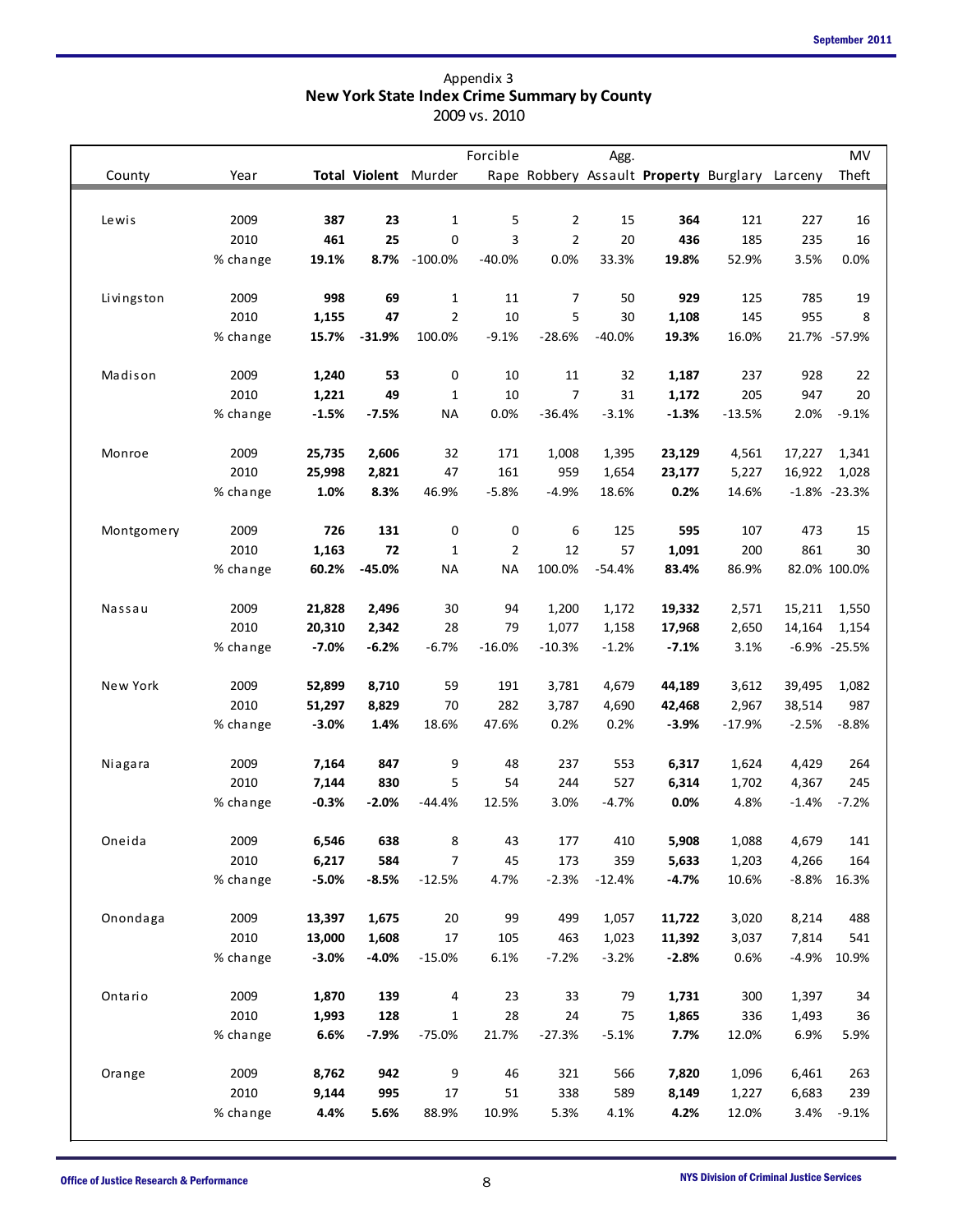| County<br>Orleans<br>Oswego<br>Otsego | Year<br>2009<br>2010<br>% change<br>2009<br>2010<br>% change<br>2009<br>2010 | 1,266<br>1,061<br>$-16.2%$<br>2,787<br>3,287<br>17.9%<br>1,201 | 71<br>79<br>11.3%<br>176<br>189<br>7.4% | Total Violent Murder<br>0<br>0<br><b>NA</b><br>$\mathbf{1}$<br>3 | Forcible<br>14<br>6<br>$-57.1%$<br>31 | 9<br>10<br>11.1% | Agg.<br>48<br>63<br>31.3% | 1,195<br>982<br>$-17.8%$ | Rape Robbery Assault Property Burglary Larceny<br>319<br>227 | 835<br>706     | MV<br>Theft<br>41       |
|---------------------------------------|------------------------------------------------------------------------------|----------------------------------------------------------------|-----------------------------------------|------------------------------------------------------------------|---------------------------------------|------------------|---------------------------|--------------------------|--------------------------------------------------------------|----------------|-------------------------|
|                                       |                                                                              |                                                                |                                         |                                                                  |                                       |                  |                           |                          |                                                              |                |                         |
|                                       |                                                                              |                                                                |                                         |                                                                  |                                       |                  |                           |                          |                                                              |                |                         |
|                                       |                                                                              |                                                                |                                         |                                                                  |                                       |                  |                           |                          |                                                              |                |                         |
|                                       |                                                                              |                                                                |                                         |                                                                  |                                       |                  |                           |                          |                                                              |                | 49                      |
|                                       |                                                                              |                                                                |                                         |                                                                  |                                       |                  |                           |                          |                                                              |                |                         |
|                                       |                                                                              |                                                                |                                         |                                                                  |                                       |                  |                           |                          | $-28.8%$                                                     | $-15.4%$       | 19.5%                   |
|                                       |                                                                              |                                                                |                                         |                                                                  |                                       | 26               | 118                       | 2,611                    | 655                                                          | 1,878          | 78                      |
|                                       |                                                                              |                                                                |                                         |                                                                  | 29                                    | 31               | 126                       | 3,098                    | 768                                                          | 2,226          | 104                     |
|                                       |                                                                              |                                                                |                                         | 200.0%                                                           | $-6.5%$                               | 19.2%            | 6.8%                      | 18.7%                    | 17.3%                                                        | 18.5%          | 33.3%                   |
|                                       |                                                                              |                                                                | 140                                     | 0                                                                | 18                                    | 18               | 104                       | 1,061                    | 324                                                          | 719            | 18                      |
|                                       |                                                                              | 1,145                                                          | 127                                     | 0                                                                | 14                                    | 10               | 103                       | 1,018                    | 267                                                          | 724            | 27                      |
|                                       | % change                                                                     | $-4.7%$                                                        | $-9.3%$                                 | <b>NA</b>                                                        | $-22.2%$                              | $-44.4%$         | $-1.0%$                   | $-4.1%$                  | $-17.6%$                                                     | 0.7%           | 50.0%                   |
| Putnam                                | 2009                                                                         | 963                                                            | 85                                      |                                                                  | 6                                     | 15               | 64                        | 878                      | 187                                                          | 655            | 36                      |
|                                       | 2010                                                                         | 933                                                            | 68                                      | 0<br>$\overline{2}$                                              | 6                                     | 10               | 50                        | 865                      | 189                                                          | 652            | 24                      |
|                                       | % change                                                                     | $-3.1%$                                                        | $-20.0%$                                | <b>NA</b>                                                        | 0.0%                                  | $-33.3%$         | $-21.9%$                  | $-1.5%$                  | 1.1%                                                         |                | $-0.5\% -33.3\%$        |
|                                       |                                                                              |                                                                |                                         |                                                                  |                                       |                  |                           |                          |                                                              |                |                         |
| Queens                                | 2009                                                                         | 38,925                                                         | 9,299                                   | 82                                                               | 192                                   | 3,997            | 5,028                     | 29,626                   | 4,714                                                        | 21,612         | 3,300                   |
|                                       | 2010                                                                         | 38,808                                                         | 9,725                                   | 100                                                              | 196                                   | 4,066            | 5,363                     | 29,083                   | 4,704                                                        | 20,895         | 3,484                   |
|                                       | % change                                                                     | $-0.3%$                                                        | 4.6%                                    | 22.0%                                                            | 2.1%                                  | 1.7%             | 6.7%                      | $-1.8%$                  | $-0.2%$                                                      | $-3.3%$        | 5.6%                    |
| Rensselaer                            | 2009                                                                         | 4,808                                                          | 513                                     | 3                                                                | 29                                    | 188              | 293                       | 4,295                    | 988                                                          | 3,127          | 180                     |
|                                       | 2010                                                                         | 4,831                                                          | 546                                     | $\overline{2}$                                                   | 38                                    | 162              | 344                       | 4,285                    | 959                                                          | 3,096          | 230                     |
|                                       | % change                                                                     | 0.5%                                                           | 6.4%                                    | $-33.3%$                                                         | 31.0%                                 | $-13.8%$         | 17.4%                     | $-0.2%$                  | $-2.9%$                                                      | $-1.0%$        | 27.8%                   |
|                                       |                                                                              |                                                                |                                         |                                                                  |                                       |                  |                           |                          |                                                              |                |                         |
| Richmond                              | 2009                                                                         | 6,962                                                          | 1,303                                   | 16                                                               | 33                                    | 395              | 859                       | 5,659                    | 629                                                          | 4,602          | 428                     |
|                                       | 2010                                                                         | 6,819                                                          | 1,351                                   | 17                                                               | 44                                    | 424              | 866                       | 5,468                    | 611                                                          | 4,509          | 348<br>$-2.0\% -18.7\%$ |
|                                       | % change                                                                     | $-2.1%$                                                        | 3.7%                                    | 6.3%                                                             | 33.3%                                 | 7.3%             | 0.8%                      | $-3.4%$                  | $-2.9%$                                                      |                |                         |
| Rockland                              | 2009                                                                         | 4,987                                                          | 473                                     | 2                                                                | 18                                    | 149              | 304                       | 4,514                    | 498                                                          | 3,863          | 153                     |
|                                       | 2010                                                                         | 4,760                                                          | 460                                     | $\overline{2}$                                                   | 20                                    | 146              | 292                       | 4,300                    | 571                                                          | 3,606          | 123                     |
|                                       | % change                                                                     | $-4.6%$                                                        | $-2.7%$                                 | 0.0%                                                             | 11.1%                                 | $-2.0%$          | $-3.9%$                   | $-4.7%$                  | 14.7%                                                        |                | -6.7% -19.6%            |
| Saratoga                              | 2009                                                                         | 2,923                                                          | 173                                     | $\mathbf{1}$                                                     | 24                                    | 37               | 111                       | 2,750                    | 473                                                          | 2,214          | 63                      |
|                                       | 2010                                                                         | 3,236                                                          | 151                                     | 0                                                                | 22                                    | 26               | 103                       | 3,085                    | 549                                                          | 2,457          | 79                      |
|                                       | % change                                                                     | 10.7%                                                          |                                         | $-12.7\% -100.0\%$                                               | $-8.3%$                               | $-29.7%$         | $-7.2%$                   | 12.2%                    | 16.1%                                                        | 11.0%          | 25.4%                   |
| Schenectady                           | 2009                                                                         | 5,829                                                          | 652                                     | 7                                                                | 41                                    | 258              | 346                       | 5,177                    |                                                              |                | 258                     |
|                                       | 2010                                                                         | 6,018                                                          | 747                                     | 8                                                                | 55                                    | 280              | 404                       | 5,271                    | 1,019<br>1,140                                               | 3,900<br>3,911 | 220                     |
|                                       | % change                                                                     | 3.2%                                                           | 14.6%                                   | 14.3%                                                            | 34.1%                                 | 8.5%             | 16.8%                     | 1.8%                     | 11.9%                                                        |                | 0.3% -14.7%             |
|                                       |                                                                              |                                                                |                                         |                                                                  |                                       |                  |                           |                          |                                                              |                |                         |
| Schoharie                             | 2009                                                                         | 572                                                            | 27                                      | $\mathbf{1}$                                                     | 4                                     | 4                | 18                        | 545                      | 145                                                          | 391            | 9                       |
|                                       | 2010                                                                         | 467                                                            | 17                                      | 0                                                                | 2                                     | 3                | 12                        | 450                      | 98                                                           | 343            | 9                       |
|                                       | % change                                                                     | $-18.4%$                                                       |                                         | $-37.0\% -100.0\%$                                               | $-50.0%$                              | $-25.0%$         | $-33.3%$                  | $-17.4%$                 | $-32.4%$                                                     | $-12.3%$       | 0.0%                    |
| Schuyler                              | 2009                                                                         | 173                                                            | 18                                      | 0                                                                | 4                                     | 1                | 13                        | 155                      | 37                                                           | 113            | 5                       |
|                                       | 2010                                                                         | 197                                                            | 10                                      | 0                                                                | $\mathbf{1}$                          | $\overline{2}$   | $\overline{7}$            | 187                      | 32                                                           | 148            | 7                       |
|                                       | % change                                                                     | 13.9%                                                          | $-44.4%$                                | <b>NA</b>                                                        | $-75.0%$                              | 100.0%           | $-46.2%$                  | 20.6%                    | $-13.5%$                                                     | 31.0%          | 40.0%                   |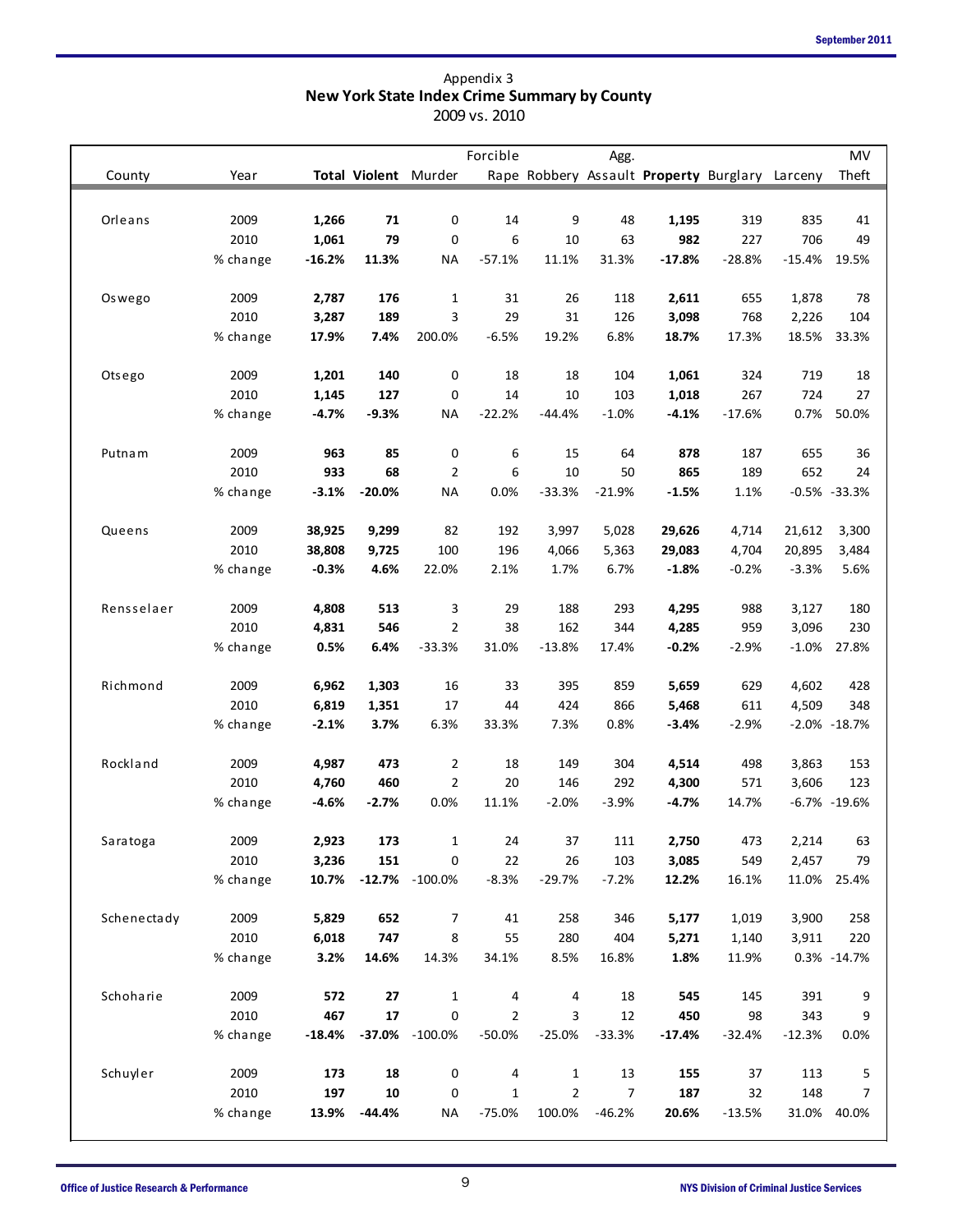| Agg.<br>Total Violent Murder<br>Rape Robbery Assault Property Burglary Larceny<br>County<br>Year<br>Seneca<br>2009<br>48<br>0<br>3<br>5<br>40<br>601<br>124<br>458<br>649<br>2010<br>52<br>0<br>14<br>4<br>604<br>476<br>656<br>34<br>119<br>1.1%<br>8.3%<br>366.7%<br>$-20.0%$<br>$-15.0%$<br>0.5%<br>$-4.0%$<br>3.9% -52.6%<br>% change<br>ΝA<br>2009<br>195<br>0<br>38<br>St Lawrence<br>1,815<br>11<br>146<br>1,620<br>416<br>1,166<br>2010<br>2<br>23<br>19<br>2,403<br>138<br>94<br>2,265<br>463<br>1,748<br>32.4%<br>$-29.2%$<br><b>NA</b><br>$-39.5%$<br>72.7%<br>39.8%<br>49.9%<br>% change<br>$-35.6%$<br>11.3%<br>Steuben<br>2009<br>2<br>23<br>1,399<br>134<br>11<br>98<br>1,265<br>280<br>963<br>$\overline{2}$<br>2010<br>164<br>18<br>1,837<br>13<br>131<br>1,673<br>370<br>1,259<br>22.4%<br>0.0%<br>$-21.7%$<br>18.2%<br>33.7%<br>30.7% 100.0%<br>% change<br>31.3%<br>32.3%<br>32.1%<br>Suffolk<br>2009<br>32,600<br>2,739<br>33<br>85<br>29,861<br>23,645<br>1,058<br>1,563<br>4,555<br>2010<br>68<br>877<br>32,621<br>2,377<br>52<br>1,380<br>23,831<br>30,244<br>4,815<br>% change<br>0.1%<br>$-13.2%$<br>57.6%<br>$-20.0%$<br>$-17.1%$<br>$-11.7%$<br>1.3%<br>5.7%<br>0.8%<br>Sullivan<br>2009<br>185<br>2<br>22<br>28<br>133<br>1,358<br>433<br>891<br>1,543<br>2010<br>218<br>3<br>23<br>34<br>158<br>433<br>1,004<br>1,706<br>1,488<br>4.5%<br>21.4%<br>% change<br>10.6%<br>17.8%<br>50.0%<br>18.8%<br>9.6%<br>0.0%<br>12.7%<br>2009<br>555<br>0<br>0<br>525<br>122<br>386<br>Tioga<br>30<br>4<br>26<br>2010<br>560<br>26<br>524<br>130<br>384<br>36<br>0<br>4<br>6<br>% change<br>0.9%<br>0.0%<br><b>NA</b><br>0.0%<br>$-0.2%$<br>6.6%<br>$-0.5% -41.2%$<br>20.0%<br>ΝA<br>Tompkins<br>2009<br>2,558<br>153<br>12<br>39<br>99<br>2,405<br>1,999<br>3<br>373<br>2010<br>2<br>2,504<br>120<br>16<br>28<br>74<br>2,384<br>313<br>2,028<br>$-2.1%$<br>$-21.6%$<br>$-33.3%$<br>33.3%<br>$-28.2%$<br>$-0.9%$<br>1.5%<br>% change<br>$-25.3%$<br>$-16.1%$<br>Ulster<br>2009<br>3,898<br>445<br>$\mathbf{1}$<br>27<br>98<br>319<br>3,453<br>709<br>2,627<br>2010<br>2<br>3,839<br>408<br>31<br>63<br>312<br>3,431<br>707<br>2,616<br>$-1.5%$<br>$-8.3%$<br>100.0%<br>14.8%<br>$-35.7%$<br>$-2.2%$<br>$-0.6%$<br>$-0.3%$<br>$-0.4%$<br>% change<br>2009<br>77<br>6<br>Warren<br>1,444<br>0<br>64<br>1,367<br>173<br>7<br>1,169<br>2010<br>96<br>0<br>17<br>9<br>984<br>1,286<br>70<br>1,190<br>191<br>$-10.9%$<br><b>NA</b><br>183.3%<br>9.4%<br>$-12.9%$<br>10.4%<br>$-15.8\% -40.0\%$<br>% change<br>24.7%<br>28.6%<br>0<br>Washington<br>2009<br>769<br>60<br>9<br>4<br>47<br>709<br>164<br>515<br>2010<br>879<br>93<br>0<br>5<br>534<br>17<br>71<br>786<br>223<br>% change<br>14.3%<br>55.0%<br><b>NA</b><br>88.9%<br>25.0%<br>51.1%<br>10.9%<br>36.0%<br>3.7%<br>Wayne<br>2009<br>1,774<br>140<br>0<br>21<br>25<br>94<br>1,634<br>399<br>1,187<br>2010<br>0<br>21<br>15<br>1,955<br>168<br>132<br>1,787<br>481<br>1,261<br>0.0%<br>% change<br>10.2%<br>20.0%<br><b>NA</b><br>$-40.0%$<br>40.4%<br>9.4%<br>20.6%<br>6.2%<br>Westchester<br>2009<br>16,633<br>2,482<br>22<br>77<br>2,250<br>11,003<br>1,042<br>1,341<br>14,151<br>2010<br>19<br>15,320<br>75<br>1,978<br>2,454<br>1,090<br>1,270<br>12,866<br>10,214 |  |  | Forcible |  |  | MV          |
|--------------------------------------------------------------------------------------------------------------------------------------------------------------------------------------------------------------------------------------------------------------------------------------------------------------------------------------------------------------------------------------------------------------------------------------------------------------------------------------------------------------------------------------------------------------------------------------------------------------------------------------------------------------------------------------------------------------------------------------------------------------------------------------------------------------------------------------------------------------------------------------------------------------------------------------------------------------------------------------------------------------------------------------------------------------------------------------------------------------------------------------------------------------------------------------------------------------------------------------------------------------------------------------------------------------------------------------------------------------------------------------------------------------------------------------------------------------------------------------------------------------------------------------------------------------------------------------------------------------------------------------------------------------------------------------------------------------------------------------------------------------------------------------------------------------------------------------------------------------------------------------------------------------------------------------------------------------------------------------------------------------------------------------------------------------------------------------------------------------------------------------------------------------------------------------------------------------------------------------------------------------------------------------------------------------------------------------------------------------------------------------------------------------------------------------------------------------------------------------------------------------------------------------------------------------------------------------------------------------------------------------------------------------------------------------------------------------------------------------------------------------------------------------------------------------------------------------------------------------------------------------------------------------------------------------------------------------------------------------------------------------------------------------------------------------------------------------------------------------------------------------------------------------------------------------------------------------------------------------------|--|--|----------|--|--|-------------|
|                                                                                                                                                                                                                                                                                                                                                                                                                                                                                                                                                                                                                                                                                                                                                                                                                                                                                                                                                                                                                                                                                                                                                                                                                                                                                                                                                                                                                                                                                                                                                                                                                                                                                                                                                                                                                                                                                                                                                                                                                                                                                                                                                                                                                                                                                                                                                                                                                                                                                                                                                                                                                                                                                                                                                                                                                                                                                                                                                                                                                                                                                                                                                                                                                                            |  |  |          |  |  | Theft       |
|                                                                                                                                                                                                                                                                                                                                                                                                                                                                                                                                                                                                                                                                                                                                                                                                                                                                                                                                                                                                                                                                                                                                                                                                                                                                                                                                                                                                                                                                                                                                                                                                                                                                                                                                                                                                                                                                                                                                                                                                                                                                                                                                                                                                                                                                                                                                                                                                                                                                                                                                                                                                                                                                                                                                                                                                                                                                                                                                                                                                                                                                                                                                                                                                                                            |  |  |          |  |  |             |
|                                                                                                                                                                                                                                                                                                                                                                                                                                                                                                                                                                                                                                                                                                                                                                                                                                                                                                                                                                                                                                                                                                                                                                                                                                                                                                                                                                                                                                                                                                                                                                                                                                                                                                                                                                                                                                                                                                                                                                                                                                                                                                                                                                                                                                                                                                                                                                                                                                                                                                                                                                                                                                                                                                                                                                                                                                                                                                                                                                                                                                                                                                                                                                                                                                            |  |  |          |  |  | 19          |
|                                                                                                                                                                                                                                                                                                                                                                                                                                                                                                                                                                                                                                                                                                                                                                                                                                                                                                                                                                                                                                                                                                                                                                                                                                                                                                                                                                                                                                                                                                                                                                                                                                                                                                                                                                                                                                                                                                                                                                                                                                                                                                                                                                                                                                                                                                                                                                                                                                                                                                                                                                                                                                                                                                                                                                                                                                                                                                                                                                                                                                                                                                                                                                                                                                            |  |  |          |  |  | 9           |
|                                                                                                                                                                                                                                                                                                                                                                                                                                                                                                                                                                                                                                                                                                                                                                                                                                                                                                                                                                                                                                                                                                                                                                                                                                                                                                                                                                                                                                                                                                                                                                                                                                                                                                                                                                                                                                                                                                                                                                                                                                                                                                                                                                                                                                                                                                                                                                                                                                                                                                                                                                                                                                                                                                                                                                                                                                                                                                                                                                                                                                                                                                                                                                                                                                            |  |  |          |  |  |             |
|                                                                                                                                                                                                                                                                                                                                                                                                                                                                                                                                                                                                                                                                                                                                                                                                                                                                                                                                                                                                                                                                                                                                                                                                                                                                                                                                                                                                                                                                                                                                                                                                                                                                                                                                                                                                                                                                                                                                                                                                                                                                                                                                                                                                                                                                                                                                                                                                                                                                                                                                                                                                                                                                                                                                                                                                                                                                                                                                                                                                                                                                                                                                                                                                                                            |  |  |          |  |  | 38          |
|                                                                                                                                                                                                                                                                                                                                                                                                                                                                                                                                                                                                                                                                                                                                                                                                                                                                                                                                                                                                                                                                                                                                                                                                                                                                                                                                                                                                                                                                                                                                                                                                                                                                                                                                                                                                                                                                                                                                                                                                                                                                                                                                                                                                                                                                                                                                                                                                                                                                                                                                                                                                                                                                                                                                                                                                                                                                                                                                                                                                                                                                                                                                                                                                                                            |  |  |          |  |  | 54          |
|                                                                                                                                                                                                                                                                                                                                                                                                                                                                                                                                                                                                                                                                                                                                                                                                                                                                                                                                                                                                                                                                                                                                                                                                                                                                                                                                                                                                                                                                                                                                                                                                                                                                                                                                                                                                                                                                                                                                                                                                                                                                                                                                                                                                                                                                                                                                                                                                                                                                                                                                                                                                                                                                                                                                                                                                                                                                                                                                                                                                                                                                                                                                                                                                                                            |  |  |          |  |  | 42.1%       |
|                                                                                                                                                                                                                                                                                                                                                                                                                                                                                                                                                                                                                                                                                                                                                                                                                                                                                                                                                                                                                                                                                                                                                                                                                                                                                                                                                                                                                                                                                                                                                                                                                                                                                                                                                                                                                                                                                                                                                                                                                                                                                                                                                                                                                                                                                                                                                                                                                                                                                                                                                                                                                                                                                                                                                                                                                                                                                                                                                                                                                                                                                                                                                                                                                                            |  |  |          |  |  | 22          |
|                                                                                                                                                                                                                                                                                                                                                                                                                                                                                                                                                                                                                                                                                                                                                                                                                                                                                                                                                                                                                                                                                                                                                                                                                                                                                                                                                                                                                                                                                                                                                                                                                                                                                                                                                                                                                                                                                                                                                                                                                                                                                                                                                                                                                                                                                                                                                                                                                                                                                                                                                                                                                                                                                                                                                                                                                                                                                                                                                                                                                                                                                                                                                                                                                                            |  |  |          |  |  | 44          |
|                                                                                                                                                                                                                                                                                                                                                                                                                                                                                                                                                                                                                                                                                                                                                                                                                                                                                                                                                                                                                                                                                                                                                                                                                                                                                                                                                                                                                                                                                                                                                                                                                                                                                                                                                                                                                                                                                                                                                                                                                                                                                                                                                                                                                                                                                                                                                                                                                                                                                                                                                                                                                                                                                                                                                                                                                                                                                                                                                                                                                                                                                                                                                                                                                                            |  |  |          |  |  |             |
|                                                                                                                                                                                                                                                                                                                                                                                                                                                                                                                                                                                                                                                                                                                                                                                                                                                                                                                                                                                                                                                                                                                                                                                                                                                                                                                                                                                                                                                                                                                                                                                                                                                                                                                                                                                                                                                                                                                                                                                                                                                                                                                                                                                                                                                                                                                                                                                                                                                                                                                                                                                                                                                                                                                                                                                                                                                                                                                                                                                                                                                                                                                                                                                                                                            |  |  |          |  |  | 1,661       |
|                                                                                                                                                                                                                                                                                                                                                                                                                                                                                                                                                                                                                                                                                                                                                                                                                                                                                                                                                                                                                                                                                                                                                                                                                                                                                                                                                                                                                                                                                                                                                                                                                                                                                                                                                                                                                                                                                                                                                                                                                                                                                                                                                                                                                                                                                                                                                                                                                                                                                                                                                                                                                                                                                                                                                                                                                                                                                                                                                                                                                                                                                                                                                                                                                                            |  |  |          |  |  | 1,598       |
|                                                                                                                                                                                                                                                                                                                                                                                                                                                                                                                                                                                                                                                                                                                                                                                                                                                                                                                                                                                                                                                                                                                                                                                                                                                                                                                                                                                                                                                                                                                                                                                                                                                                                                                                                                                                                                                                                                                                                                                                                                                                                                                                                                                                                                                                                                                                                                                                                                                                                                                                                                                                                                                                                                                                                                                                                                                                                                                                                                                                                                                                                                                                                                                                                                            |  |  |          |  |  | $-3.8%$     |
|                                                                                                                                                                                                                                                                                                                                                                                                                                                                                                                                                                                                                                                                                                                                                                                                                                                                                                                                                                                                                                                                                                                                                                                                                                                                                                                                                                                                                                                                                                                                                                                                                                                                                                                                                                                                                                                                                                                                                                                                                                                                                                                                                                                                                                                                                                                                                                                                                                                                                                                                                                                                                                                                                                                                                                                                                                                                                                                                                                                                                                                                                                                                                                                                                                            |  |  |          |  |  |             |
|                                                                                                                                                                                                                                                                                                                                                                                                                                                                                                                                                                                                                                                                                                                                                                                                                                                                                                                                                                                                                                                                                                                                                                                                                                                                                                                                                                                                                                                                                                                                                                                                                                                                                                                                                                                                                                                                                                                                                                                                                                                                                                                                                                                                                                                                                                                                                                                                                                                                                                                                                                                                                                                                                                                                                                                                                                                                                                                                                                                                                                                                                                                                                                                                                                            |  |  |          |  |  | 34          |
|                                                                                                                                                                                                                                                                                                                                                                                                                                                                                                                                                                                                                                                                                                                                                                                                                                                                                                                                                                                                                                                                                                                                                                                                                                                                                                                                                                                                                                                                                                                                                                                                                                                                                                                                                                                                                                                                                                                                                                                                                                                                                                                                                                                                                                                                                                                                                                                                                                                                                                                                                                                                                                                                                                                                                                                                                                                                                                                                                                                                                                                                                                                                                                                                                                            |  |  |          |  |  | 51<br>50.0% |
|                                                                                                                                                                                                                                                                                                                                                                                                                                                                                                                                                                                                                                                                                                                                                                                                                                                                                                                                                                                                                                                                                                                                                                                                                                                                                                                                                                                                                                                                                                                                                                                                                                                                                                                                                                                                                                                                                                                                                                                                                                                                                                                                                                                                                                                                                                                                                                                                                                                                                                                                                                                                                                                                                                                                                                                                                                                                                                                                                                                                                                                                                                                                                                                                                                            |  |  |          |  |  |             |
|                                                                                                                                                                                                                                                                                                                                                                                                                                                                                                                                                                                                                                                                                                                                                                                                                                                                                                                                                                                                                                                                                                                                                                                                                                                                                                                                                                                                                                                                                                                                                                                                                                                                                                                                                                                                                                                                                                                                                                                                                                                                                                                                                                                                                                                                                                                                                                                                                                                                                                                                                                                                                                                                                                                                                                                                                                                                                                                                                                                                                                                                                                                                                                                                                                            |  |  |          |  |  | 17          |
|                                                                                                                                                                                                                                                                                                                                                                                                                                                                                                                                                                                                                                                                                                                                                                                                                                                                                                                                                                                                                                                                                                                                                                                                                                                                                                                                                                                                                                                                                                                                                                                                                                                                                                                                                                                                                                                                                                                                                                                                                                                                                                                                                                                                                                                                                                                                                                                                                                                                                                                                                                                                                                                                                                                                                                                                                                                                                                                                                                                                                                                                                                                                                                                                                                            |  |  |          |  |  | 10          |
|                                                                                                                                                                                                                                                                                                                                                                                                                                                                                                                                                                                                                                                                                                                                                                                                                                                                                                                                                                                                                                                                                                                                                                                                                                                                                                                                                                                                                                                                                                                                                                                                                                                                                                                                                                                                                                                                                                                                                                                                                                                                                                                                                                                                                                                                                                                                                                                                                                                                                                                                                                                                                                                                                                                                                                                                                                                                                                                                                                                                                                                                                                                                                                                                                                            |  |  |          |  |  |             |
|                                                                                                                                                                                                                                                                                                                                                                                                                                                                                                                                                                                                                                                                                                                                                                                                                                                                                                                                                                                                                                                                                                                                                                                                                                                                                                                                                                                                                                                                                                                                                                                                                                                                                                                                                                                                                                                                                                                                                                                                                                                                                                                                                                                                                                                                                                                                                                                                                                                                                                                                                                                                                                                                                                                                                                                                                                                                                                                                                                                                                                                                                                                                                                                                                                            |  |  |          |  |  | 33          |
|                                                                                                                                                                                                                                                                                                                                                                                                                                                                                                                                                                                                                                                                                                                                                                                                                                                                                                                                                                                                                                                                                                                                                                                                                                                                                                                                                                                                                                                                                                                                                                                                                                                                                                                                                                                                                                                                                                                                                                                                                                                                                                                                                                                                                                                                                                                                                                                                                                                                                                                                                                                                                                                                                                                                                                                                                                                                                                                                                                                                                                                                                                                                                                                                                                            |  |  |          |  |  | 43          |
|                                                                                                                                                                                                                                                                                                                                                                                                                                                                                                                                                                                                                                                                                                                                                                                                                                                                                                                                                                                                                                                                                                                                                                                                                                                                                                                                                                                                                                                                                                                                                                                                                                                                                                                                                                                                                                                                                                                                                                                                                                                                                                                                                                                                                                                                                                                                                                                                                                                                                                                                                                                                                                                                                                                                                                                                                                                                                                                                                                                                                                                                                                                                                                                                                                            |  |  |          |  |  | 30.3%       |
|                                                                                                                                                                                                                                                                                                                                                                                                                                                                                                                                                                                                                                                                                                                                                                                                                                                                                                                                                                                                                                                                                                                                                                                                                                                                                                                                                                                                                                                                                                                                                                                                                                                                                                                                                                                                                                                                                                                                                                                                                                                                                                                                                                                                                                                                                                                                                                                                                                                                                                                                                                                                                                                                                                                                                                                                                                                                                                                                                                                                                                                                                                                                                                                                                                            |  |  |          |  |  | 117         |
|                                                                                                                                                                                                                                                                                                                                                                                                                                                                                                                                                                                                                                                                                                                                                                                                                                                                                                                                                                                                                                                                                                                                                                                                                                                                                                                                                                                                                                                                                                                                                                                                                                                                                                                                                                                                                                                                                                                                                                                                                                                                                                                                                                                                                                                                                                                                                                                                                                                                                                                                                                                                                                                                                                                                                                                                                                                                                                                                                                                                                                                                                                                                                                                                                                            |  |  |          |  |  | 108         |
|                                                                                                                                                                                                                                                                                                                                                                                                                                                                                                                                                                                                                                                                                                                                                                                                                                                                                                                                                                                                                                                                                                                                                                                                                                                                                                                                                                                                                                                                                                                                                                                                                                                                                                                                                                                                                                                                                                                                                                                                                                                                                                                                                                                                                                                                                                                                                                                                                                                                                                                                                                                                                                                                                                                                                                                                                                                                                                                                                                                                                                                                                                                                                                                                                                            |  |  |          |  |  | $-7.7%$     |
|                                                                                                                                                                                                                                                                                                                                                                                                                                                                                                                                                                                                                                                                                                                                                                                                                                                                                                                                                                                                                                                                                                                                                                                                                                                                                                                                                                                                                                                                                                                                                                                                                                                                                                                                                                                                                                                                                                                                                                                                                                                                                                                                                                                                                                                                                                                                                                                                                                                                                                                                                                                                                                                                                                                                                                                                                                                                                                                                                                                                                                                                                                                                                                                                                                            |  |  |          |  |  | 25          |
|                                                                                                                                                                                                                                                                                                                                                                                                                                                                                                                                                                                                                                                                                                                                                                                                                                                                                                                                                                                                                                                                                                                                                                                                                                                                                                                                                                                                                                                                                                                                                                                                                                                                                                                                                                                                                                                                                                                                                                                                                                                                                                                                                                                                                                                                                                                                                                                                                                                                                                                                                                                                                                                                                                                                                                                                                                                                                                                                                                                                                                                                                                                                                                                                                                            |  |  |          |  |  | 15          |
|                                                                                                                                                                                                                                                                                                                                                                                                                                                                                                                                                                                                                                                                                                                                                                                                                                                                                                                                                                                                                                                                                                                                                                                                                                                                                                                                                                                                                                                                                                                                                                                                                                                                                                                                                                                                                                                                                                                                                                                                                                                                                                                                                                                                                                                                                                                                                                                                                                                                                                                                                                                                                                                                                                                                                                                                                                                                                                                                                                                                                                                                                                                                                                                                                                            |  |  |          |  |  |             |
|                                                                                                                                                                                                                                                                                                                                                                                                                                                                                                                                                                                                                                                                                                                                                                                                                                                                                                                                                                                                                                                                                                                                                                                                                                                                                                                                                                                                                                                                                                                                                                                                                                                                                                                                                                                                                                                                                                                                                                                                                                                                                                                                                                                                                                                                                                                                                                                                                                                                                                                                                                                                                                                                                                                                                                                                                                                                                                                                                                                                                                                                                                                                                                                                                                            |  |  |          |  |  | 30          |
|                                                                                                                                                                                                                                                                                                                                                                                                                                                                                                                                                                                                                                                                                                                                                                                                                                                                                                                                                                                                                                                                                                                                                                                                                                                                                                                                                                                                                                                                                                                                                                                                                                                                                                                                                                                                                                                                                                                                                                                                                                                                                                                                                                                                                                                                                                                                                                                                                                                                                                                                                                                                                                                                                                                                                                                                                                                                                                                                                                                                                                                                                                                                                                                                                                            |  |  |          |  |  | 29          |
|                                                                                                                                                                                                                                                                                                                                                                                                                                                                                                                                                                                                                                                                                                                                                                                                                                                                                                                                                                                                                                                                                                                                                                                                                                                                                                                                                                                                                                                                                                                                                                                                                                                                                                                                                                                                                                                                                                                                                                                                                                                                                                                                                                                                                                                                                                                                                                                                                                                                                                                                                                                                                                                                                                                                                                                                                                                                                                                                                                                                                                                                                                                                                                                                                                            |  |  |          |  |  | $-3.3%$     |
|                                                                                                                                                                                                                                                                                                                                                                                                                                                                                                                                                                                                                                                                                                                                                                                                                                                                                                                                                                                                                                                                                                                                                                                                                                                                                                                                                                                                                                                                                                                                                                                                                                                                                                                                                                                                                                                                                                                                                                                                                                                                                                                                                                                                                                                                                                                                                                                                                                                                                                                                                                                                                                                                                                                                                                                                                                                                                                                                                                                                                                                                                                                                                                                                                                            |  |  |          |  |  | 48          |
|                                                                                                                                                                                                                                                                                                                                                                                                                                                                                                                                                                                                                                                                                                                                                                                                                                                                                                                                                                                                                                                                                                                                                                                                                                                                                                                                                                                                                                                                                                                                                                                                                                                                                                                                                                                                                                                                                                                                                                                                                                                                                                                                                                                                                                                                                                                                                                                                                                                                                                                                                                                                                                                                                                                                                                                                                                                                                                                                                                                                                                                                                                                                                                                                                                            |  |  |          |  |  | 45          |
|                                                                                                                                                                                                                                                                                                                                                                                                                                                                                                                                                                                                                                                                                                                                                                                                                                                                                                                                                                                                                                                                                                                                                                                                                                                                                                                                                                                                                                                                                                                                                                                                                                                                                                                                                                                                                                                                                                                                                                                                                                                                                                                                                                                                                                                                                                                                                                                                                                                                                                                                                                                                                                                                                                                                                                                                                                                                                                                                                                                                                                                                                                                                                                                                                                            |  |  |          |  |  | $-6.3%$     |
|                                                                                                                                                                                                                                                                                                                                                                                                                                                                                                                                                                                                                                                                                                                                                                                                                                                                                                                                                                                                                                                                                                                                                                                                                                                                                                                                                                                                                                                                                                                                                                                                                                                                                                                                                                                                                                                                                                                                                                                                                                                                                                                                                                                                                                                                                                                                                                                                                                                                                                                                                                                                                                                                                                                                                                                                                                                                                                                                                                                                                                                                                                                                                                                                                                            |  |  |          |  |  |             |
|                                                                                                                                                                                                                                                                                                                                                                                                                                                                                                                                                                                                                                                                                                                                                                                                                                                                                                                                                                                                                                                                                                                                                                                                                                                                                                                                                                                                                                                                                                                                                                                                                                                                                                                                                                                                                                                                                                                                                                                                                                                                                                                                                                                                                                                                                                                                                                                                                                                                                                                                                                                                                                                                                                                                                                                                                                                                                                                                                                                                                                                                                                                                                                                                                                            |  |  |          |  |  | 898         |
| $-7.9%$<br>$-2.6%$<br>4.6%<br>$-9.1%$<br>% change<br>$-1.1%$<br>$-13.6%$<br>$-5.3%$<br>$-12.1%$<br>-7.2% -24.9%                                                                                                                                                                                                                                                                                                                                                                                                                                                                                                                                                                                                                                                                                                                                                                                                                                                                                                                                                                                                                                                                                                                                                                                                                                                                                                                                                                                                                                                                                                                                                                                                                                                                                                                                                                                                                                                                                                                                                                                                                                                                                                                                                                                                                                                                                                                                                                                                                                                                                                                                                                                                                                                                                                                                                                                                                                                                                                                                                                                                                                                                                                                            |  |  |          |  |  | 674         |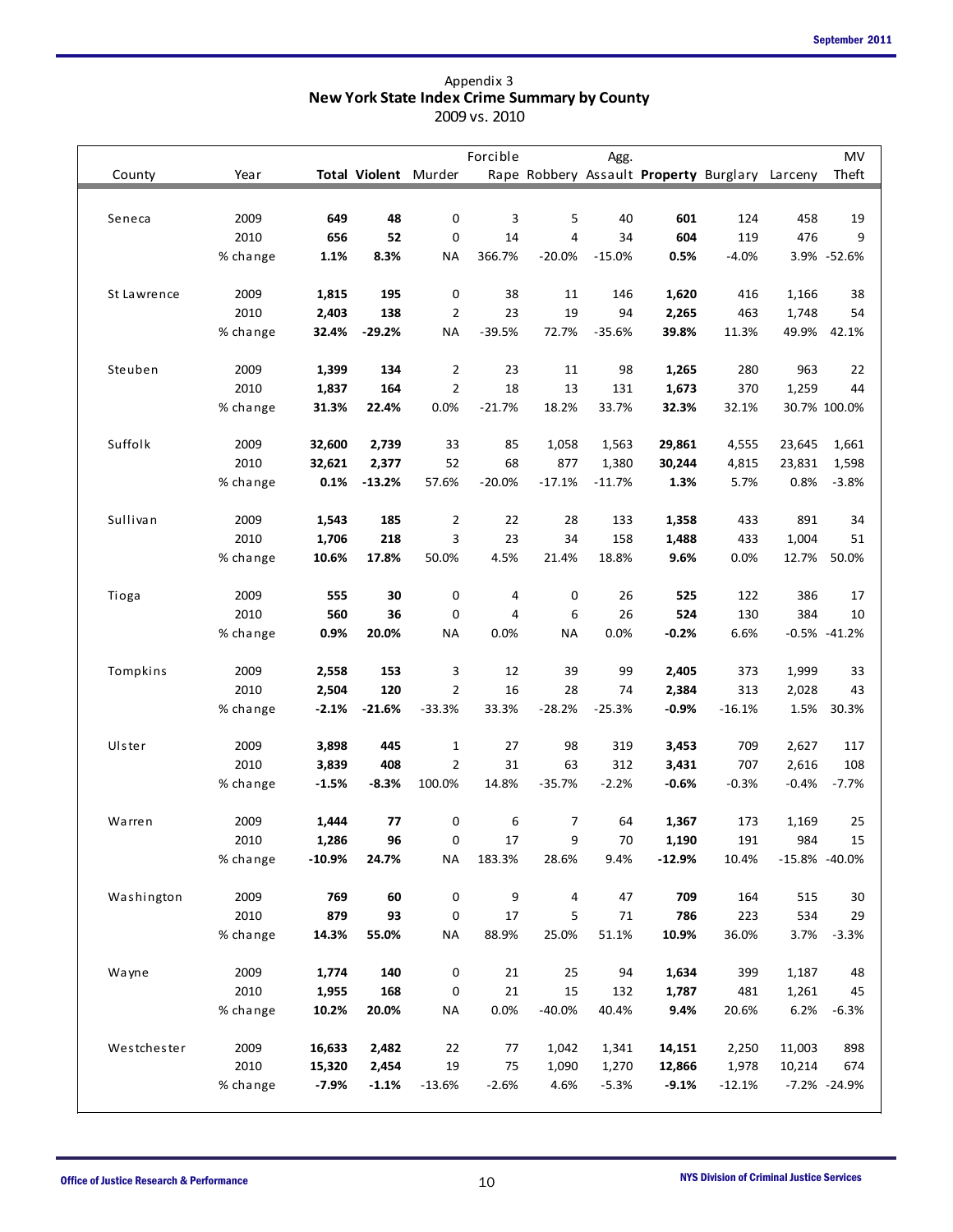| Appendix 3                                          |
|-----------------------------------------------------|
| <b>New York State Index Crime Summary by County</b> |
| 2009 vs. 2010                                       |

|         |          |         |                      | <b>THEM TOIR SEARC MINCK CHING SAMMANY BY COMINY</b> | 2009 vs. 2010 |            |          |         |                                                |         |              |
|---------|----------|---------|----------------------|------------------------------------------------------|---------------|------------|----------|---------|------------------------------------------------|---------|--------------|
|         |          |         |                      |                                                      | Forcible      |            | Agg.     |         |                                                |         | MV           |
| County  | Year     |         | <b>Total Violent</b> | Murder                                               |               |            |          |         | Rape Robbery Assault Property Burglary Larceny |         | Theft        |
|         |          |         |                      |                                                      |               |            |          |         |                                                |         |              |
| Wyoming | 2009     | 500     | 47                   | 0                                                    | 6             | 1          | 40       | 453     | 101                                            | 342     | 10           |
|         | 2010     | 476     | 33                   | 0                                                    | 4             | 0          | 29       | 443     | 94                                             | 339     | 10           |
|         | % change | $-4.8%$ | $-29.8%$             | <b>NA</b>                                            | $-33.3%$      | $-100.0\%$ | $-27.5%$ | $-2.2%$ | $-6.9%$                                        | $-0.9%$ | 0.0%         |
|         |          |         |                      |                                                      |               |            |          |         |                                                |         |              |
| Yates   | 2009     | 350     | 11                   | 1                                                    | 3             | 1          | 6        | 339     | 78                                             | 260     | 1            |
|         | 2010     | 474     | 18                   | 0                                                    | 5             | 2          | 11       | 456     | 128                                            | 321     | 7            |
|         | % change | 35.4%   | 63.6%                | $-100.0\%$                                           | 66.7%         | 100.0%     | 83.3%    | 34.5%   | 64.1%                                          |         | 23.5% 600.0% |
|         |          |         |                      |                                                      |               |            |          |         |                                                |         |              |

*Note: NA indicates that the percentage change is not applicable because the count in 2009 was zero.*

Source: DCJS, Uniform Crime/Incident-Based Reporting systems.

Includes all reports received as of 9/12/2011.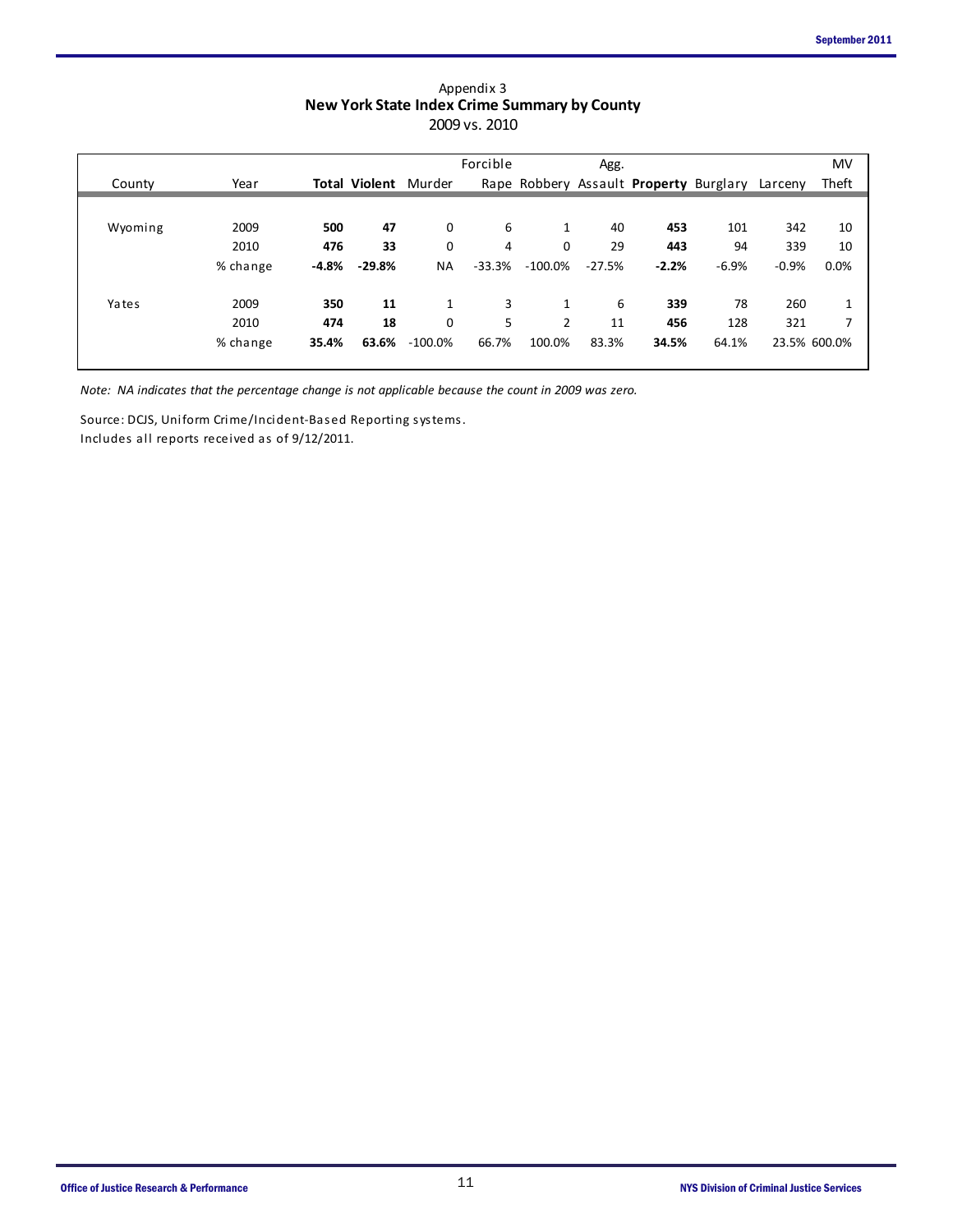#### **New York State Index Crime Summary by County: 2010 Rates per 100,000 Population** Appendix 4

|               |         | Crime Rate |          |                   | Crime Rate |         |          |  |  |  |
|---------------|---------|------------|----------|-------------------|------------|---------|----------|--|--|--|
| County        | Index   | Violent    | Property | County            | Index      | Violent | Property |  |  |  |
| Albany        | 3,740.3 | 402.0      | 3,338.3  | Onondaga          | 2,893.1    | 357.9   | 2,535.3  |  |  |  |
| Allegany      | 1,720.5 | 183.4      | 1,537.2  | Ontario           | 1,897.9    | 121.9   | 1,776.0  |  |  |  |
| <b>Bronx</b>  | 2,450.2 | 869.6      | 1,580.6  | Orange            | 2,384.5    | 259.5   | 2,125.0  |  |  |  |
| <b>Broome</b> | 3,233.6 | 260.0      | 2,973.5  | Orleans           | 2,564.2    | 190.9   | 2,373.3  |  |  |  |
| Cattaraugus   | 2,614.8 | 236.3      | 2,378.5  | Oswego            | 2,741.3    | 157.6   | 2,583.7  |  |  |  |
| Cayuga        | 2,250.0 | 201.5      | 2,048.5  | Otsego            | 1,880.0    | 208.5   | 1,671.5  |  |  |  |
| Chautauqua    | 2,939.6 | 237.4      | 2,702.2  | Putnam            | 947.5      | 69.1    | 878.4    |  |  |  |
| Chemung       | 2,388.8 | 233.1      | 2,155.7  | Queens            | 1,693.7    | 424.4   | 1,269.3  |  |  |  |
| Chenango      | 1,952.9 | 108.0      | 1,844.8  | Rensselaer        | 3,135.2    | 354.3   | 2,780.9  |  |  |  |
| Clinton       | 2,261.5 | 107.6      | 2,154.0  | Richmond          | 1,396.0    | 276.6   | 1,119.4  |  |  |  |
| Columbia      | 1,865.6 | 144.8      | 1,720.8  | Rockland          | 1,596.8    | 154.3   | 1,442.5  |  |  |  |
| Cortland      | 2,248.9 | 137.1      | 2,111.8  | St Lawrence       | 2,219.4    | 127.5   | 2,091.9  |  |  |  |
| Delaware      | 1,734.2 | 138.6      | 1,595.6  | Saratoga          | 1,474.1    | 68.8    | 1,405.3  |  |  |  |
| Dutchess      | 1,949.6 | 243.9      | 1,705.8  | Schenectady       | 3,984.5    | 494.6   | 3,489.9  |  |  |  |
| Erie          | 3,637.5 | 505.8      | 3,131.6  | Schoharie         | 1,498.3    | 54.5    | 1,443.7  |  |  |  |
| Essex         | 1,454.2 | 102.9      | 1,351.4  | Schuyler          | 1,067.5    | 54.2    | 1,013.3  |  |  |  |
| Franklin      | 1,897.9 | 114.8      | 1,783.1  | Seneca            | 1,944.3    | 154.1   | 1,790.2  |  |  |  |
| Fulton        | 3,108.0 | 226.3      | 2,881.6  | Steuben           | 1,928.6    | 172.2   | 1,756.4  |  |  |  |
| Genesee       | 2,572.5 | 188.1      | 2,384.3  | Suffolk           | 2,158.6    | 157.3   | 2,001.3  |  |  |  |
| Greene        | 1,691.5 | 189.8      | 1,501.7  | Sullivan          | 2,270.5    | 290.1   | 1,980.4  |  |  |  |
| Hamilton      | 1,077.9 | 82.9       | 995.0    | Tioga             | 1,135.0    | 73.0    | 1,062.0  |  |  |  |
| Herkimer      | 2,209.4 | 269.0      | 1,940.3  | Tompkins          | 2,475.3    | 118.6   | 2,356.7  |  |  |  |
| Jefferson     | 2,052.8 | 183.7      | 1,869.1  | Ulster            | 2,135.6    | 227.0   | 1,908.6  |  |  |  |
| Kings         | 2,242.0 | 647.6      | 1,594.4  | Warren            | 1,961.9    | 146.5   | 1,815.4  |  |  |  |
| Lewis         | 1,787.9 | 97.0       | 1,690.9  | Washington        | 1,412.6    | 149.5   | 1,263.1  |  |  |  |
| Livingston    | 1,862.3 | 75.8       | 1,786.5  | Wayne             | 2,171.6    | 186.6   | 1,985.0  |  |  |  |
| Madison       | 1,763.9 | 70.8       | 1,693.1  | Westchester       | 1,615.5    | 258.8   | 1,356.7  |  |  |  |
| Monroe        | 3,586.2 | 389.1      | 3,197.1  | Wyoming           | 1,168.3    | 81.0    | 1,087.3  |  |  |  |
| Montgomery    | 2,424.5 | 150.1      | 2,274.4  | Yates             | 1,960.1    | 74.4    | 1,885.7  |  |  |  |
| Nassau        | 1,510.8 | 174.2      | 1,336.6  |                   |            |         |          |  |  |  |
| New York      | 3,170.0 | 545.6      | 2,624.4  | New York City     | 2,256.5    | 581.7   | 1,674.8  |  |  |  |
| Niagara       | 3,375.4 | 392.2      | 2,983.2  | Non-New York City | 2,367.5    | 247.3   | 2,120.3  |  |  |  |
| Oneida        | 2,726.0 | 256.1      | 2,470.0  | New York State    | 2,319.8    | 391.2   | 1,928.6  |  |  |  |

Source: DCJS, Uniform Crime/Incident-Based Reporting systems. Includes all reports received as of 9/12/2011.